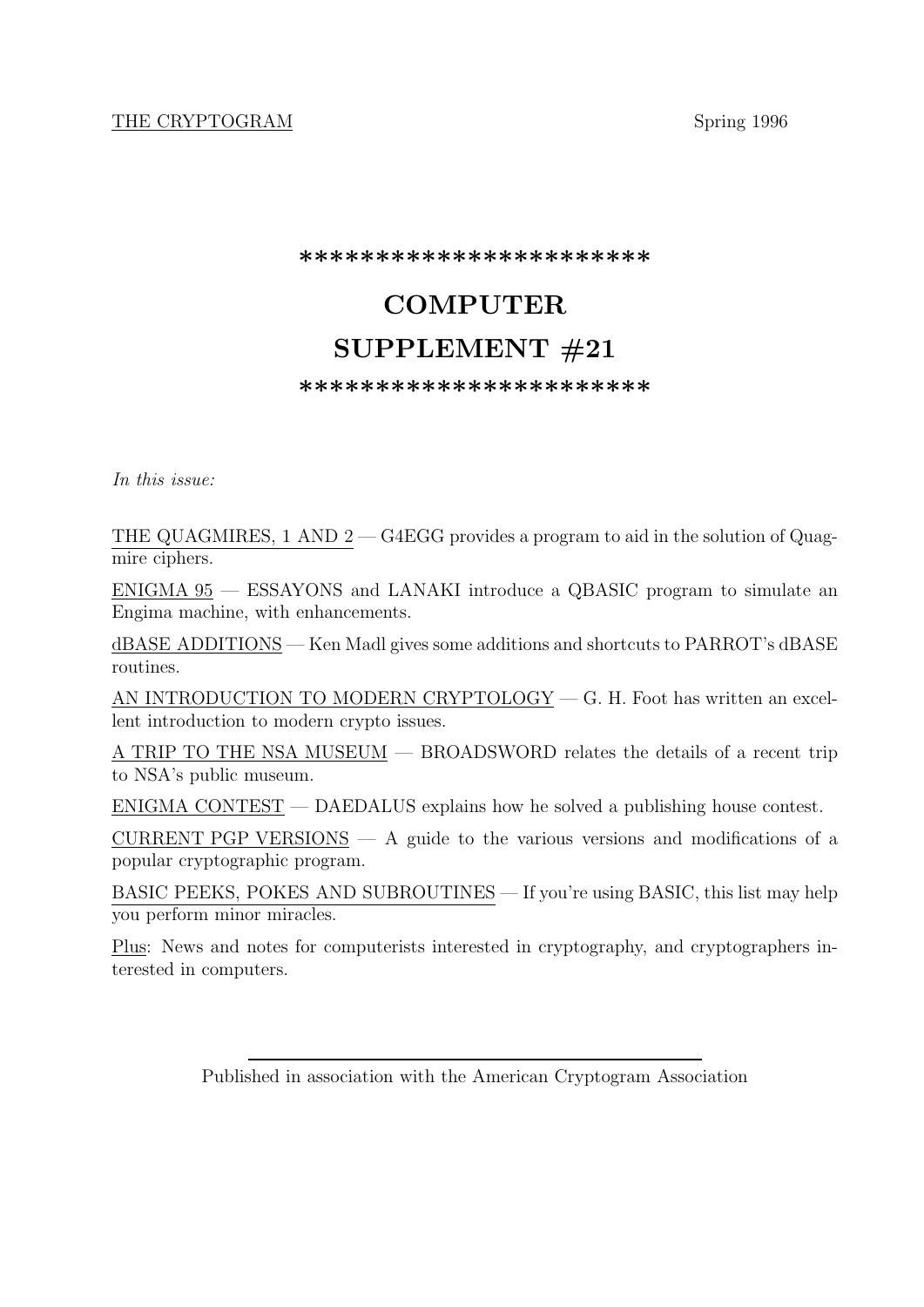### INTRODUCTORY MATERIAL

The ACA and Your Computer (1p). Background on the ACA for computerists. (As printed in *ACA and You*, 1988 edition; [Also on Issue Disk #11]

Using Your Home Computer (1p). Ciphering at the ACA level with a computer. (As printed in *ACA and You*, 1988 edition).

Frequently Asked Questions (approx. 20p) with answers, from the Usenet newsgroup sci.crypt.

# REFERENCE MATERIAL

**BASICBUGS** - Bugs and errors in GW-BASIC (1p). [Also on Issue Disk #11].

**BBSFILES** - List of filenames and descriptions of cryptographic files available on the ACA BBS (files also available on disk via mail).

**BIBLIOG** — A bibliography of computer magazine articles and books dealing with cryptography. (Updated August 89). [available on Issue Disk #11].

**CRYPTOSUB** - Complete listing of Cryptographic Substitution Program as published by PHOENIX in sections in *The Cryptogram* 1983–1985. (With updates from CS #2,3). [available on Issue Disk #3].

**DISKEX** - A list of programs and reference data available on disk in various formats (Apple—Atari— TRS80—Commodore—IBM—Mac). Revised March 1990.

**ERRATA** sheet and program index for Caxton Foster's *Cryptanalysis for Microcomputers* (3p). (Reprint from CS #5,6,7 and 9) [disk available from TATTERS with revised programs].

## BACK ISSUES

\$2.50 per copy. All back issues from  $#1$  to  $#20$  are available from the Editor.

## ISSUE DISKS AND CD-ROM

\$5 per disk; specify issue(s), format and density required. All issues presently fit on two IBM High Density 3.5 inch (1.44M) floppy disks, archived with PKZIP. For other disk formats, ask. Disks contain programs and data discussed in the issue. Programs are generally BASIC or Pascal, and almost all executables are for IBM PC–compatible computers. Issue text in LAT<sub>E</sub>X format is available for issues 16 to current. CD-ROM in MS-DOS format also available, containing most ACA-related material. Available from the Editor.

### **TO OBTAIN THESE MATERIALS**

PO Box 2442 Columbia, Maryland 21045-2442, USA.

Write to: Or via Electronic Mail: Dan Veeneman dan@decode.com

Allow 6–8 weeks for delivery. No charge for hard copies, but contributions to postage appreciated. Disk charge \$5 per disk; specify format and density required. ACA Issue Disks and additional crypto material resides on Decode, the ACA Bulletin Board system, +1 410 730 6734, available 24 hours a day, 7 days a week, 300/1200/2400/9600/14400/28800 baud, 8 bits, No Parity, 1 stop bit. All callers welcome.

### SUBSCRIPTION

Subscriptions are open to paid-up members of the American Cryptogram Association at the rate of US\$2.50 per issue. Contact the Editor for non-member rates. Published three times a year or as submitted material warrants. Write to Dan Veeneman, PO Box 2442, Columbia, MD, 21045-2442, USA. Make checks payable to Dan Veeneman. UK subscription requests may be sent to G4EGG.

**CHECK YOUR SUBSCRIPTION EXPIRATION** by looking at the Last Issue = number on your address label. You have paid for issues up to and including this number.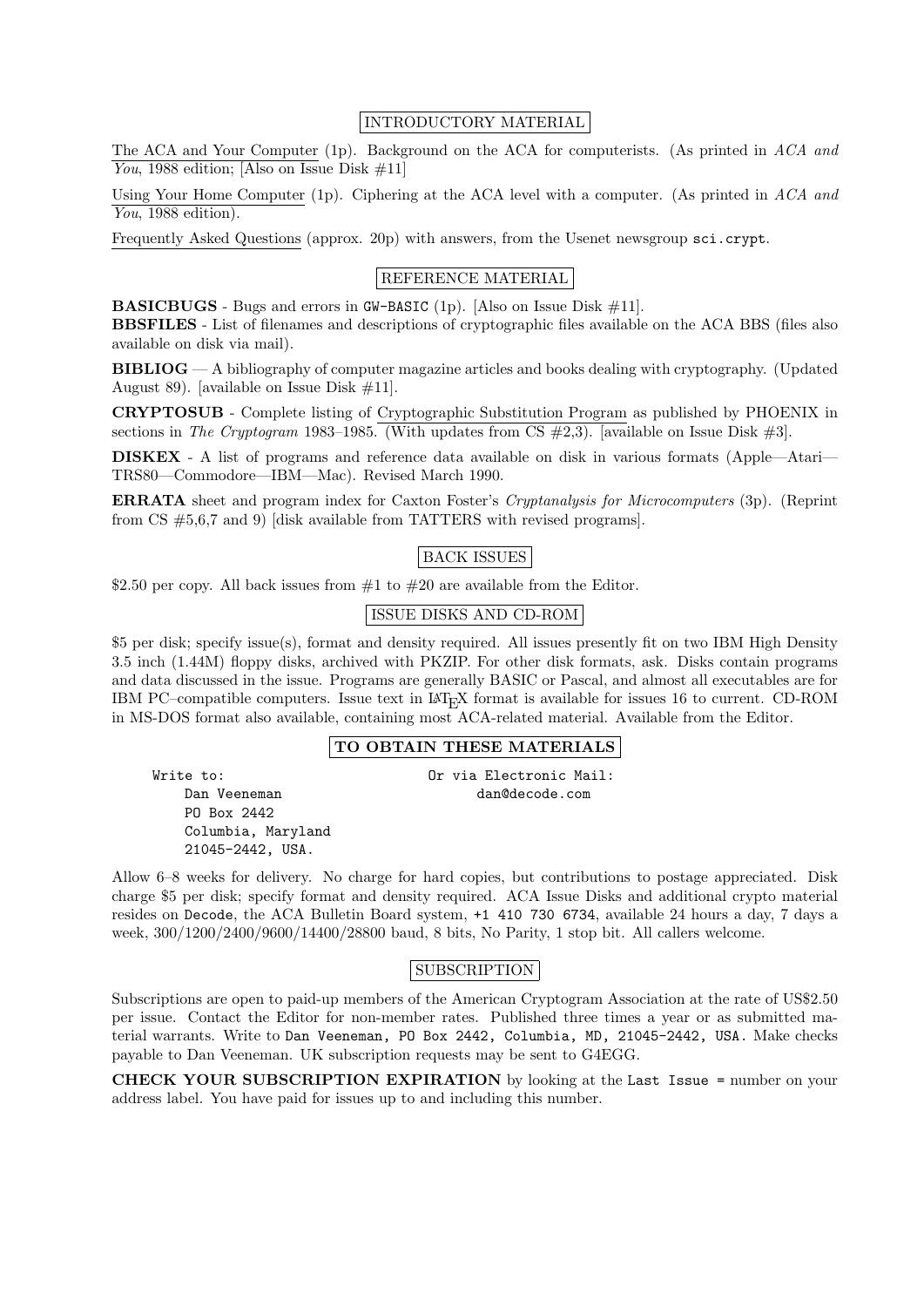# **The Quagmires, 1 and 2** G4EGG

The Quagmire ciphers, (*Practical Cryptanalysis*, page 24) types 1 and 2, are similar, and mainly require the interchange of plaintext and cleartext alphabets in the solution method given in the above book. The following programme was developed as an aid in solving the type 1, but the few changes necessary to allow use with type 2 have been added.

The programme details are: **Lines 10 - 120** General set-up and setting of constants.

### **Lines 900 - 1000**

Notes on the use of the programme, displayed on screen when run, and selection of type, i.e. 1 or 2.

### **Lines 1100 - 1850**

Get cleartext and crib from disk, keyboard, or example. This is just my way of doing it, and not necessarily the best!

#### **Lines 1890 - 1990**

Convert crib to pattern, and drag through cleartext to find fits. Note fit position(s).

#### **Lines 2100 - 2140**

Prepare cleartext for printing on screen in columns of period width.

### **Lines 2200 - 2210**

Select which fit to try. If only one, go straight into initial display and crib fitting, plus other determined letters.

# **Lines 2250 - 2520**

Initial display and crib fitting. Note that the

screen size limits amount of text that can be displayed. The programme gives up to the first 18 lines of period widths of text, so the last few lines may be omitted from the screen.

#### **Lines 2600 - 2660**

Select next action. Do alphabet cross references, get more cleartext/plaintext pairs, or start again with new crib position.

### Sub routines: **Lines 200 - 350**

Change sections of text to patterns for cross checking.

#### **Lines 400 - 500**

Put plaintext corresponding to cleartext into plaintext block

#### **Lines 600 - 800**

Test letter spacing in alphabets, and transfer similar spacing to other alphabets where letters fit. Also put newly determined letters in plaintext block.

Lines 400, 725, 1000, 1010 1120, 1180, 1840, 2400 and 2420 contain the code to direct type 1 or type 2.

The programme is written in QuickBasic but to make it more compatible with other dialects line numbering has been maintained. Two functions of QuickBasic that have been used may not be available in other dialects. They are UCASE\$() which converts a string to upper case, and LCASE\$() that does the opposite. The "classic" method alternative for UCASE\$() is:

nnn  $A$ \$="qweRTYuio": for  $Z = 1$  to  $LEN(A\$ ):  $MID\$(A\$, Z, 1) = CHR\$(ASC(MID\$(A\$, Z, 1)$ AND 223)): NEXT

For LCASE\$() MID\$( part of the above becomes: MID\$(A\$,Z,1)=CHR\$(ASC(MID\$(A\$,Z,1) AND 223) - 32)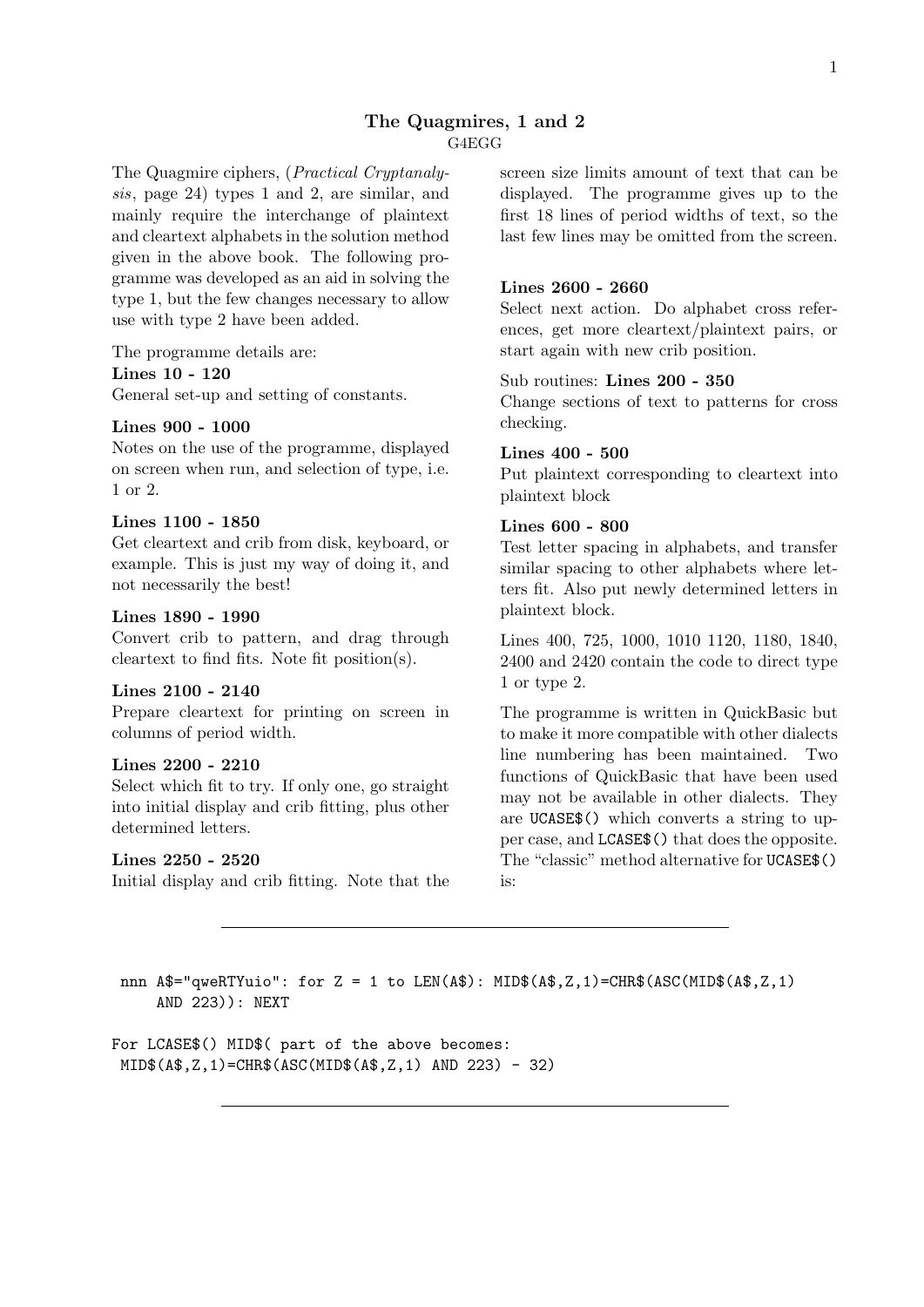To use the programme with the built in example: When RUN, comments on the use are given on screen, and a request to select TYPE 1 or TYPE 2 Quagmire. The screen will show:

An aid to solving the QuagmireI and QuagmireII ciphers. (G4EGG) If input data is from a file, the file name extension must be .CT\$ (It is not necessary to enter the extension when giving file name.) Period may be from 4 to 9. Examination of both PT columns and alphabet grid should indicate more PT letters. These are added by entering the PT col. number or the grid row number, (both are the same) and then CT letter and PT letter. Entering 99 instead of a col. will cross reference the known letters. This may be slow, especially when there are a lot of letters in! Enter >99 to restart/new crib position, and 0 to end. Quag (\*1) or Quag (2) ?

Enter 1. Input of cleartext, crib and period are then requested. RETURN key lets programme supply the required data. Screen then shows:

An aid to solving the QuagmireI and QuagmireII ciphers. (G4EGG)

Enter ciphertext: ('ENTER' for example, 'F' if data on disc)? RGEESEDIZMYUXIZUXBRJSPLIXWYDSFWHDARDSTDGQYUFQUWWPJFGQOBXFJXEQGXXQKXLRFLBAERUIUW FOXMFFWSXLJUSKXESOJHARVTQUXUTDZVFOCPOFMUTVVJXVTCFZVHUCDIZUUFRSTX

Enter crib: ? EARTHMILESFROMTHE

And period: ? 8

............................................................................... .....................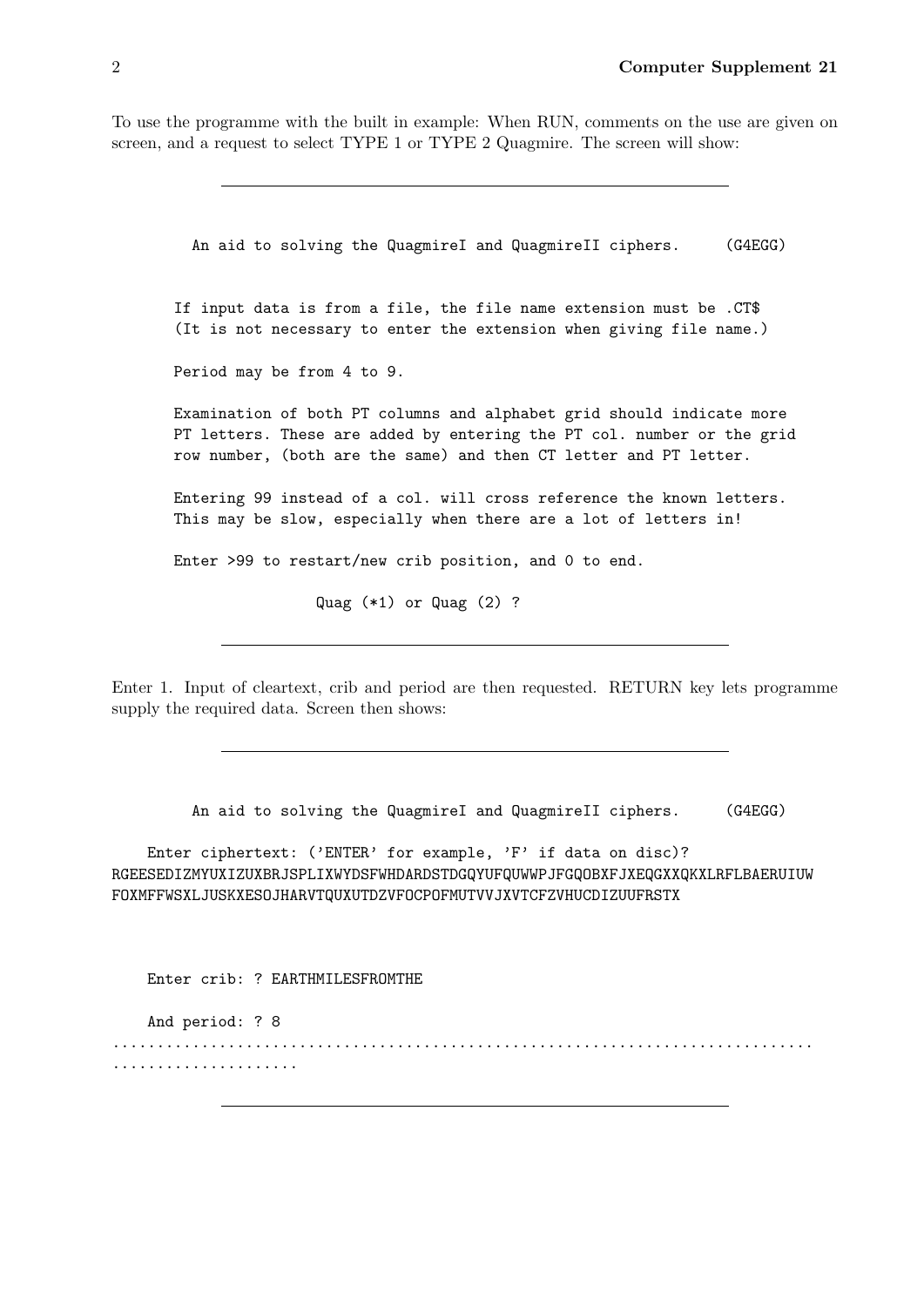The periods are run to show that something is going on, crib dragging is not very fast! In this case, only one position matches, so the programme goes straight into the next stage, the display of cleartext, the plaintext grid, and the alphabets:

|                                                                                                                                  |                                                                                                                                                                     |  |                      |          | An aid to solving the QuagmireI and QuagmireII ciphers. (G4EGG)                                                                             |  |
|----------------------------------------------------------------------------------------------------------------------------------|---------------------------------------------------------------------------------------------------------------------------------------------------------------------|--|----------------------|----------|---------------------------------------------------------------------------------------------------------------------------------------------|--|
| RGEESEDI<br>ZMYUXIZU<br>XBRJSPLI<br>XWYDSFWH<br>DARDSTDG<br>QYUFQUWW<br>PJFGOOBX<br>FJXEQGXX<br>QKXLRFLB<br>AERUIUWU<br>FOXMFFWS | $1 1.$ hi. $1$<br>$2 \ldots$ ro 2<br>33<br>4rr.4<br>$5 \ldots$ . i. $5$<br>$6 \ldots$ eart $6$<br>7 hmilesfr 7<br>8 omther 8<br>$9t$ 9<br>100.ar. 10<br>11 o.tr. 11 |  | pt<br>pt<br>pt<br>pt |          | ct= ABCDEFGHIJKLMNOPQRSTUVWXYZ<br>2 m 2<br>3 f.itr 3<br>4 h.lo 4<br>pt 5 e 5<br>pt 7 .f.itr 7<br>pt 8.f.itr 8<br>ABCDEFGHIJKLMNOPQRSTUVWXYZ |  |
| XLJUSKXE<br>SOJHARVT<br>QUXUTDZV<br>FOCPOFMU<br>TVVJXVTC<br>FZVHUCDI<br>ZUUFRSTX                                                 | $12 \ldots 0 \ldots i \; 12$<br>13t.13<br>$14$ to $14$<br>15015<br>$16$ $16$<br>170i.17<br>$18r$ 18                                                                 |  |                      | Col. No. |                                                                                                                                             |  |

Now for the guess-work, (or intelligent intuition!) Line 1 of the alphabets shows ...h.l.... and line 3 has ..f.i... It is reasonable to assume that these two will not marry, as i, j, and/or k must fit into one space  $(..h.1..)$  So, g must fill the  $..f.i..$  gap.

To do this, enter 3 for Col. No. e for cleartext letter and g for plaintext letter. Row 1 of cleartext block begins l..h.i Try light? Col. No. 2, cleartext letter g, plaintext letter i, etc. for cols 3 and 5. Then 99 in Col. No. to add this new information to all alphabets and plaintext grid. Screen will then be as:

|          |                  |  |        | An aid to solving the QuagmireI and QuagmireII ciphers. | (G4EGG) |  |
|----------|------------------|--|--------|---------------------------------------------------------|---------|--|
| RGEESEDI | 1 light.i. 1     |  |        |                                                         |         |  |
| ZMYUXIZU | $2roe$ 2         |  | $ct =$ | ABCDEFGHIJKLMNOPORSTUVWXYZ                              |         |  |
| XBRJSPLI | $3 \ldots$ t $3$ |  |        |                                                         |         |  |
| XWYDSFWH | $4$ .er.t.rm $4$ |  |        | pt $2 \ldots$ . fgi. m e.tr 2                           |         |  |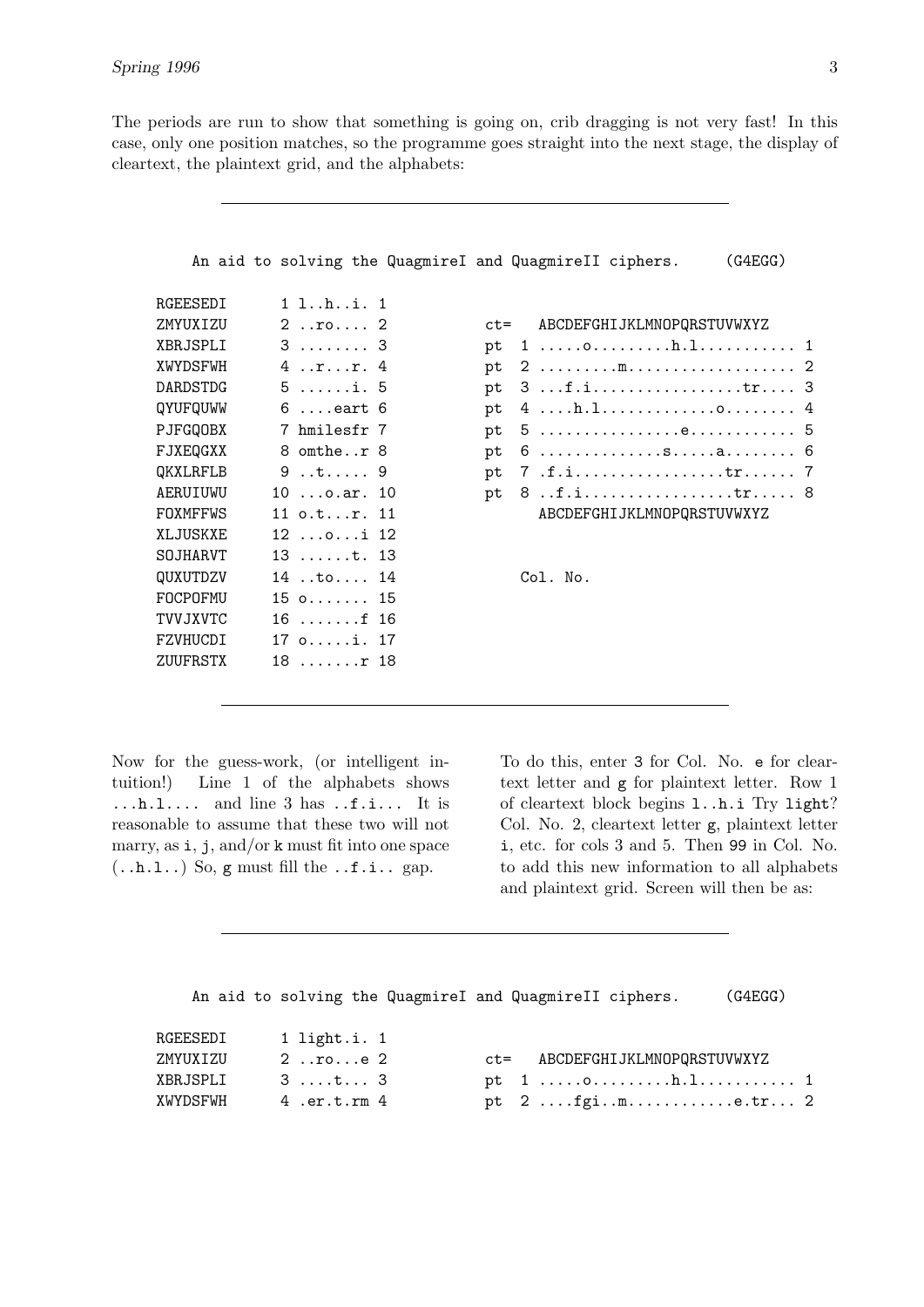| DARDSTDG  |    | 5 t.i. 5            |    |
|-----------|----|---------------------|----|
| QYUFQUWW  |    | 6 .teart 6          |    |
| PJFGQOBX  |    | 7 hmilesfr 7        |    |
| FJXEQGXX  | 8  | omther              | 8  |
| QKXLRFLB  | 9  | $\ldots$ t          | 9  |
| AERUIUWU  |    | $10$ .f.o.are       | 10 |
| FOXMFFWS  | 11 | $0.t.$ . $r.$       | 11 |
| XL.JUSKXE |    | 12 oti 12           |    |
| SOJHARVT  |    | 13 i.t.             | 13 |
| QUXUTDZV  | 14 | $\dots$ tor $\dots$ | 14 |
| FOCPOFMU  | 15 | 0.00000             | 15 |
| TVVJXVTC  |    | 16 eef              | 16 |
| FZVHUCDI  | 17 | orei.               | 17 |
| ZUUFRSTX  | 18 | $\ldots \ldots$ er  | 18 |

Now, adding to the light in line 1, for lightning, and line 16/17 suggests before will give enough to solve as the keyword is revealed.

Run again, and select type 2. ENTER allows the built in example to be used, and all screens and actions are as for type 1. With this ex-

| DARDSTDG        | 5t.i.5               | pt $3 \ldots$ fgime.tr 3                                        |  |
|-----------------|----------------------|-----------------------------------------------------------------|--|
| QYUFQUWW        | $6. t. .$ eart $6$   | pt $4 \ldots h.1 \ldots \ldots \ldots \ldots 0 \ldots \ldots 4$ |  |
| <b>PJFGQOBX</b> | 7 hmilesfr 7         | pt $5$ i.me.trfg $5$                                            |  |
| FJXEQGXX        | 8 omther 8           | pt $6 \ldots \ldots \ldots \ldots \ldots$                       |  |
| QKXLRFLB        | $9t$ 9               | pt 7.fgime.tr 7                                                 |  |
| AERUIUWU        | 10 .f.o.are 10       | pt 8fgime.tr 8                                                  |  |
| FOXMFFWS        | 110. tr. 11          | ABCDEFGHIJKLMNOPQRSTUVWXYZ                                      |  |
| XLJUSKXE        | $12 \ldots$ oti $12$ |                                                                 |  |
| SOJHARVT        | 13i.t. 13            |                                                                 |  |

Col. No. CT letter S PT letter T

ample, four fits are found. The correct one is No. 2 To help get you into things quickly, the plaintext begins acatusesits.

Be careful in inputting the letters, it's cleartext first, then plaintext. In the alphabet grids they are reversed for type 1 and 2.

```
10 ' *** QUAGMIRE-I AID *** MAY 1994 by G4EGG
100 CLEAR : KEY OFF: COLOR 4, 7, 2: CLS : M = 0: P(1) = 8: P(2) = 9
110 D$="12345":AZ$="ABCDEFGHIJKLMNOPQRSTUVWXYZ":T$(1)="pt=":T$(2)="ct="
120 HD$="An aid to solving the QuagmireI and QuagmireII ciphers. (G4EGG)":
         GOTO 900
198<sup>'</sup> subs start here
199 ' make patterns of text
200 FOR I = 1 TO P: P$(I) = ""
210 FOR J = 0 TO CB - 1 STEP P
220 P$(I) = P$(I) + MID$(C$, J + I, 1)230 NEXT
240 NEXT
250 FOR I = 1 TO P: TW = 1: TC = 1
260 FOR J = 1 TO LEN(P$(I))
270 A$ = MID$(P$(I), J, 1)280 B = INSTR(P$(I), A$)
290 IF B > 0 THEN MID$(P$(I), B, 1) = MID$(D$, TW, 1): GOTO 280
300 TW = TW + 1
310 NEXT
320 NEXT: PRINT ".";
330 CBB$ = ""
340 FOR I = 1 TO P: CBB$ = CBB$ + P$(I): NEXT
350 RETURN
```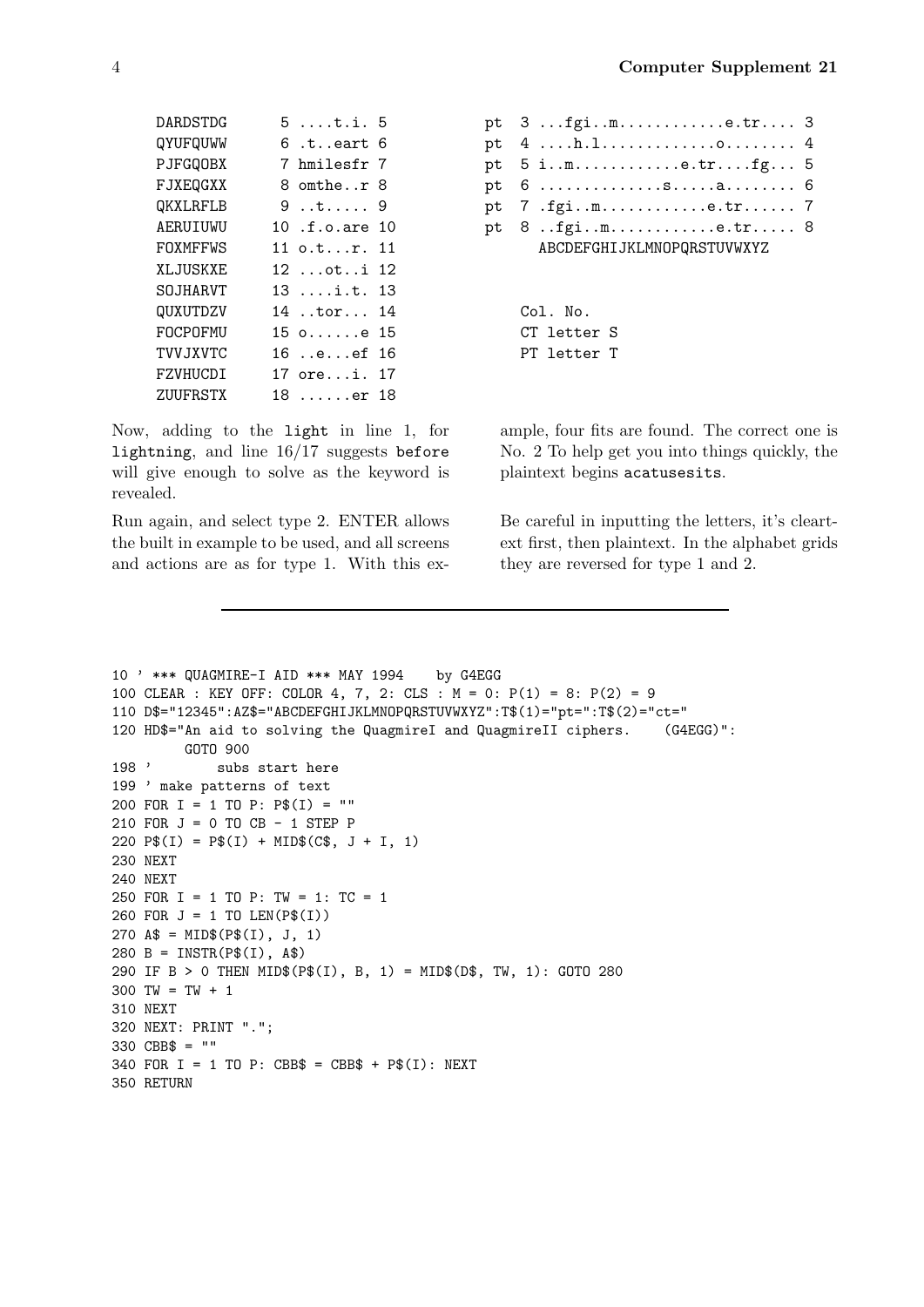```
390 ' put letters in alphabets grid
400 IF TYP <> 2 THEN
405 A = INSTR(AZ$, CTL$): IF A = 0 THEN 500
410 MID$(RL$(CL), A, 1) = LCASE$(PTL$)
412 ELSE
416 A = INSTR(AZ$, PTL$): IF A = 0 THEN 500
418 MID$(RL$(CL), A, 1) = LCASE$(CTL$)
420 END IF
430 LOCATE 4 + CL, 49: PRINT RL$(CL)
440 ' put them into PT block
450 FOR L = 1 TO LEN(CC$(CL)): IF L > 19 THEN L = 99: GOTO 490
460 IF MID$(CC$(CL), L, 1) = CTL$ THEN470 LOCATE 2 + L, 21 + CL: PRINT LCASE$(PTL$)
480 END IF
490 NEXT
500 RETURN
590 ' cross ref. alphabets
600 FOR RM = 1 TO P: LOCATE 4 + RM, 45: PRINT ">"
610 IF RM > 1 THEN LOCATE 3 + RM, 45: PRINT " "
620 FOR RS = 1 TO P: IF RS = RM THEN GOTO 760
630 CL = RS: FOR II = 1 TO 26
640 A$=MID$(RL$(RM),II,1):IF A$="." OR INSTR(RL$(RS),A$)=0 THEN 750
650 ARM = II: ARS = INSTR(RL$(RS), A$): DIF = II - ARS
660 FOR JJ = 1 TO 26: S$ = MID$(RL$(RM), JJ, 1)
670 IF S$ = "." OR INSTR(RL$(RS), S$) > 0 THEN 740
680 SS = JJ - DIF
690 IF SS < 1 THEN SS = SS + 26: GOTO 690
700 IF SS > 26 THEN SS = SS - 26: GOTO 700
710 MID$(RL$(RS), SS, 1) = S$
720 PTL$ = UCASE$(S$): CTL$ = CHR$(64 + SS)725 IF TYP = 2 THEN SWAP PTL$, CTL$
730 GOSUB 400
740 NEXT
750 NEXT
760 NEXT
770 IF CK = 1 THEN CK = 0: LOCATE 22, 9: PRINT SPACE$(30): GOTO 790
780 NEXT
790 LOCATE 4 + P, 45: PRINT " ": LOCATE 16, 45: PRINT " "
800 RETURN
890 ' start with notes on programme
900 PRINT : PRINT TAB(10); HD$: PRINT
910 PRINT : PRINT " If input data is from a file, the file name
   extension must be .CT$"
920 PRINT " (It is not necessary to enter the extension when giving
   file name.)"
930 PRINT : PRINT " Period may be from 4 to 9."<br>940 PRINT : PRINT " Examination of both PT colu
                       Examination of both PT columns and alphabet grid
   should indicate more"
950 PRINT " PT letters. These are added by entering the PT col. number
   or the grid"
```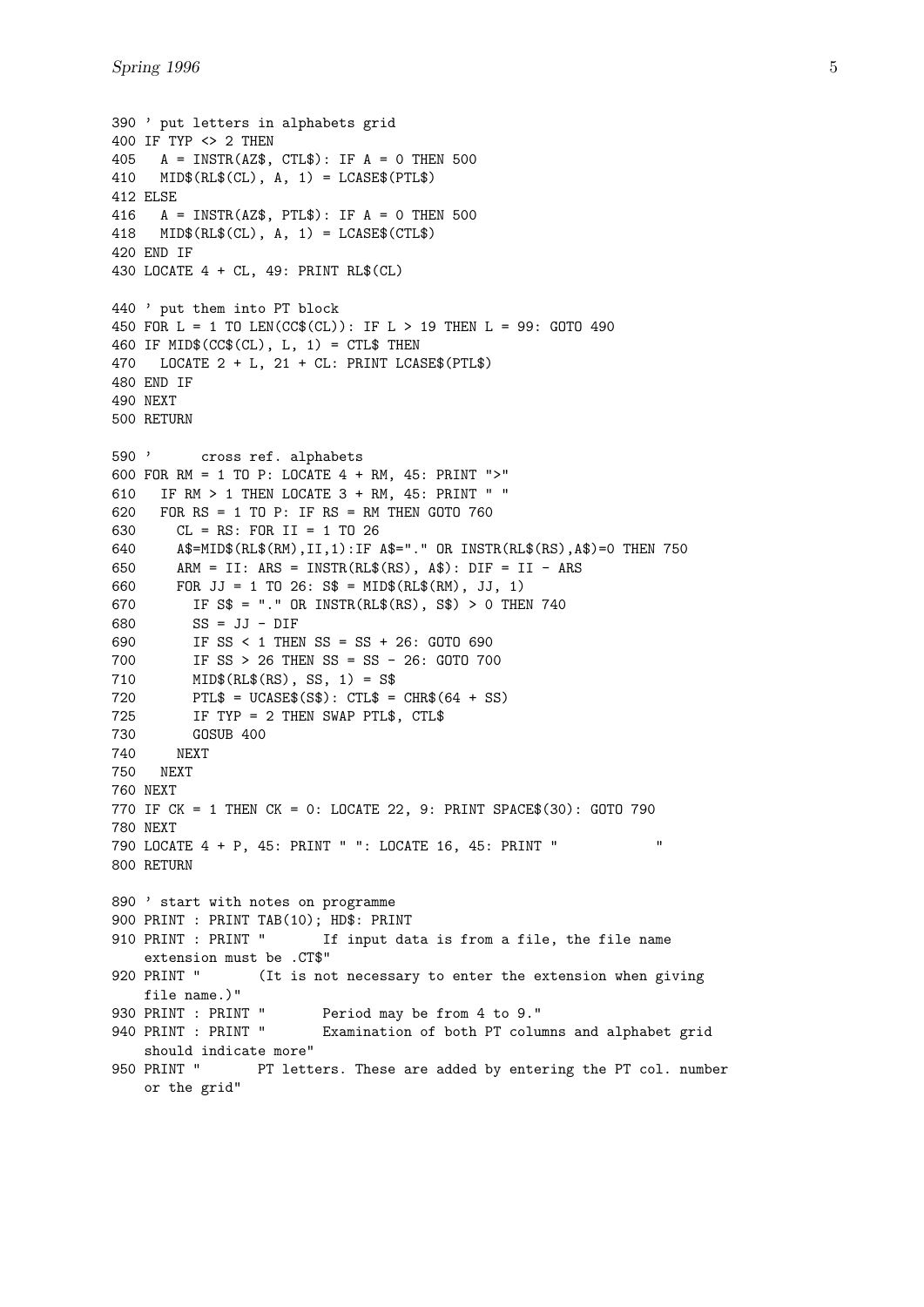```
960 PRINT " row number, (both are the same) and then CT letter and PT
   letter."
970 PRINT : PRINT " Entering 99 instead of a col. will cross reference
   the known letters."
980 PRINT " This may be slow, especially when there are a lot of
   letters in!"
990 PRINT : PRINT " Enter >99 to restart/new crib position, and 0 to
   end."
1000 PRINT : PRINT TAB(18); : INPUT " Quag (*1) or Quag (2) "; TYP
1010 IF TYP <> 2 THEN TYP = 1
1090 ' start here!
1100 CLS : PRINT : PRINT TAB(10); HD$: PRINT
1110 INPUT " Enter ciphertext: ('ENTER' for example, 'F' if data on
disc)"; CT$
1120 IF CT$ = "" THEN READ CT$: IF TYP = 2 THEN READ CT$ ELSE READ TT$
1125 PRINT CT$
1130 IF CT$ <> "F" AND CT$ <> "f" THEN 1160
1140 PRINT : INPUT "Name of file holding data "; N$: I = INSTR(N$, "."):
IF I > 0 THEN N$ = LEFT$(N$, I - 1)1150 N$ = N$ + ".CT$": OPEN "I", #1, N$: INPUT #1, CT$: CLOSE #1: PRINT CT$
1160 I = INSTR(CT$, " "): IF I > 0 THEN CT$ = LEFT$(CT$, I - 1) + MID$(CT$,
I + 1: GOTO 1160
1170 LOCATE 10, 5: INPUT "Enter crib: "; CB$: IF CB$ = "" THEN READ CB$
1180 IF TYP = 2 THEN READ CB$1790 I = INSTR(CB$, " "): IF I > 0 THEN CB$ = LEFT$(CB$, I - 1) + MID$(CB$,
I + 1: GOTO 1790
1800 LOCATE 10, 19: CB$ = UCASE$(CB$): PRINT CB$
1810 CT = LEN(CT$): CB = LEN(CB$)1820 PRINT : INPUT " And period: "; P
1840 IF P < 4 OR P > 9 THEN P = P(TYP)1850 LOCATE 12, 18: PRINT " ": LOCATE 12, 18: PRINT P
1890 ' find pattern of crib
1900 C$ = CB$: GOSUB 200: CPAT$ = CBB$
1940 ' step through CT$, and check pattern of parts (=length of crib)
1950 FOR N = 1 TO CT - CB
1960 C$ = MID$(CT$, N, CB)
1970 GOSUB 200
1980 IF CBB$ = CPAT$ THEN M = M + 1: F(M) = N: F$ (M) = C$1990 NEXT
2090 'make columns of CT and grid for PT
2100 FOR I = 1 TO P
2110 FOR J = I TO CT STEP P
2120 \text{ CC$(I) = CC$(I) + MID$(CT$(, J, 1)2130 NEXT
2140 NEXT
2190 ' if more than one fit, which to try?
2200 IF M = 1 THEN MM = 1: GOTO 2250
2210 LOCATE 22,10:PRINT "There are";M;"positions that fit.";:INPUT "Which";MM
```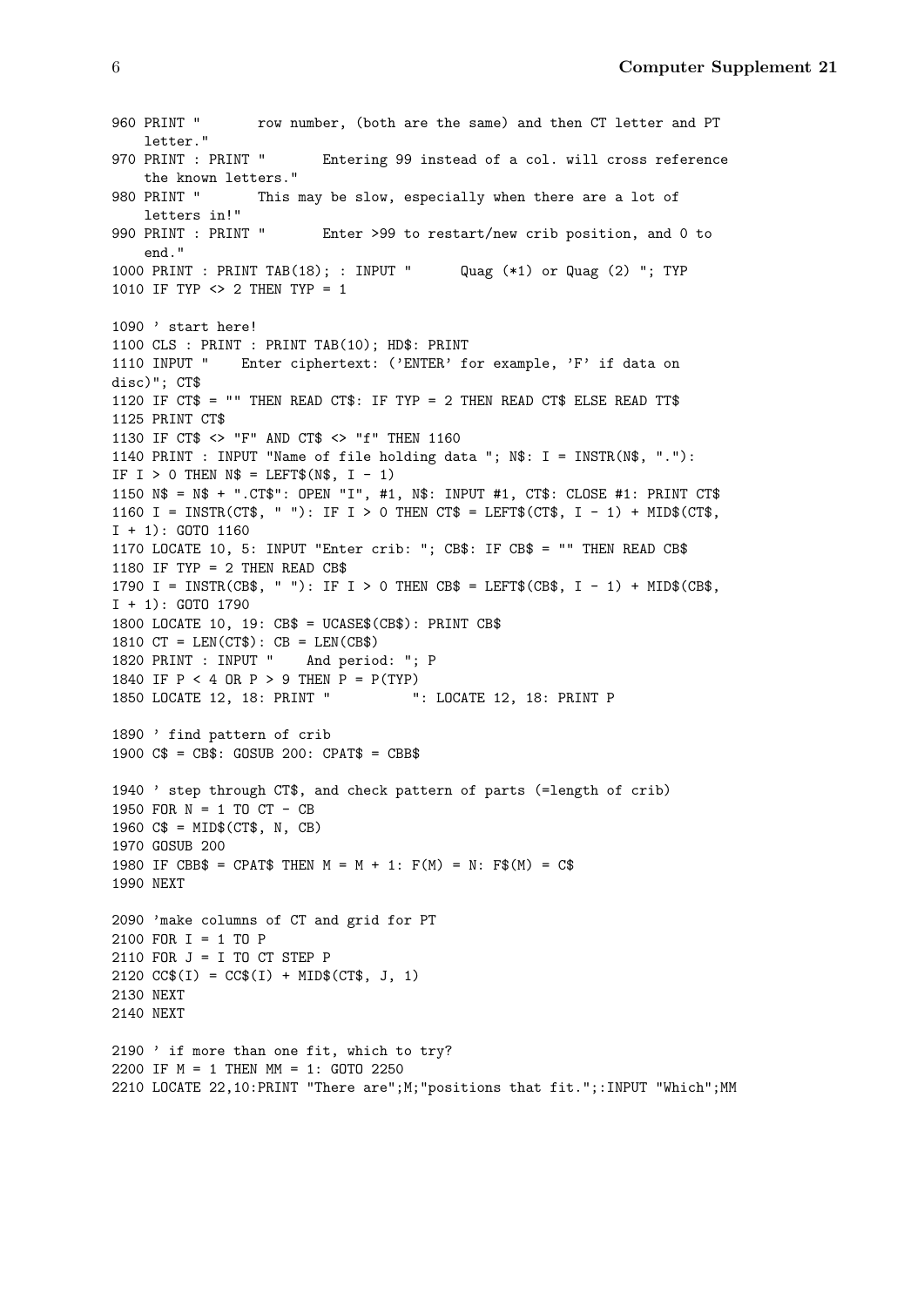```
2240 ' print columns of CT and grid for PT
2250 CLS : PRINT TAB(10); HD$
2260 LOCATE 3, 1: K = 0
2265 IF CT / P > 19 THEN NR = 19 ELSE NR = INT(CT / P + .9)
2270 FOR I = 1 TO NR: K = K + 1: PRINT " ";
2280 FOR J = 1 TO P
2290 PRINT MID$(CC$(J), I, 1);
2300 NEXT: LOCATE , 19: PRINT USING "##"; K; : PRINT " "; STRING$(P, "."); K
2310 NEXT
2390 ' print grid for alphabets
2400 LOCATE 4, 43: PRINT T$(3 - TYP); " "; AZ$
2410 FOR I = 1 TO P: RL$(I) = STRING$(26, ".")
2420 LOCATE 4 + I, 43: PRINT T$(TYP); I; " "; RL$(I); I
2430 NEXT: LOCATE 4 + I, 49: PRINT AZ$
2440 ' put crib into PT block and alphabet grids
2450 Y1 = INT(F(MM) / P): X1 = F(MM) - Y1 * P
2460 FOR I1 = 0 TO CB - 1
2470 CL = (X1 + I1) MOD P: IF CL = 0 THEN CL = P
2480 CTL$ = MID$(F$(MM), I1 + 1, 1)2490 PTL$ = MID$(CB$, I1 + 1, 1)2500 GOSUB 400
2510 NEXT
2520 CL = 99: GOTO 2620
2590 ' get new letters (from keyboard)
2600 LOCATE 16, 56: PRINT " ": LOCATE 16, 47: INPUT "Col. No. ", CL
2610 IF CL = 0 THEN 2670
2620 IF CL = 99 THEN GOSUB 600: GOTO 2600
2630 IF CL > 99 THEN GOTO 2200
2635 IF CL > P THEN 2600
2640 LOCATE 17, 47: INPUT "CT letter ", CTL$: CTL$ = UCASE$(CTL$)
2650 LOCATE 18, 47: INPUT "PT letter ", PTL$: PTL$ = UCASE$(PTL$)
2660 GOSUB 400: GOTO 2600
2670 LOCATE 22, 30: INPUT "Done. (N*)ew crib, (R)un again, or (M)enu"; Z$
2680 IF Z$ = "M" OR Z$ = "m" THEN RUN "MENU.BAS"
2690 IF Z$ = "R" OR Z$ = "r" THEN RUN ELSE RESTORE 2700: CLS : GOTO 1170
2699 ' the examples
2700 DATA "RGEESEDIZMYUXIZUXBRJSPLIXWYDSFWHDARDSTDGQYUFQUWWPJFGQOBXFJXEQGXX
           QKXLRFLBAERUIUWUFOXMFFWSXLJUSKXESOJHARVTQUXUTDZVFOCPOFMUTVVJXVTC
           FZVHUCDIZUUFRSTX"
2750 DATA "HOZUQJGOIEQUDAJNKUWSJROKGLNSJWGWUYZEJEBTPDTONHHGUIJVECMZWURITEGQ
           SAATOKOKMPPOFKAODMEGAMJTLEYSWMHUGPCVMBMEKJKEYCHODEFJGMSAAJIGIIWE
           UGLKJYDHJXMYIXYFFFPTYLG"
2800 DATA "EARTHMILESFROMTHE"
2850 DATA "MINEIFASPACEISTOOSM"
```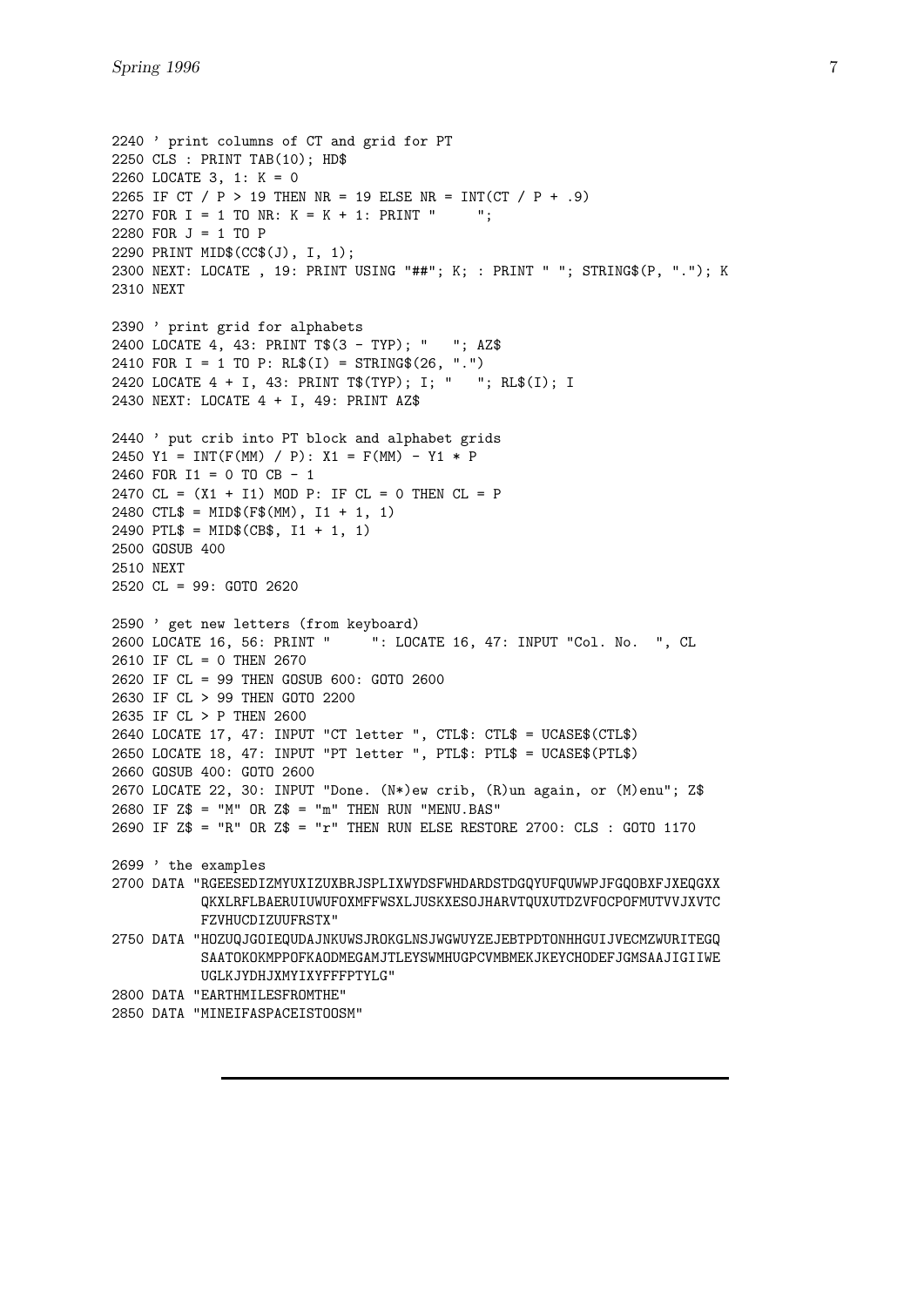**ENIGMA 95** Clarence E. Tyner Jr. Randall K. Nichols

A simulation of an enhanced Enigma Cipher Machine on a standard personal computer.

### **ABSTRACT**

An exploration into the possibilities of what can be done with the operating methods of the Enigma on the personal computer. The same concept of employing keyboard input, a plugboard, rotors (both normal and reflecting), Uhr box and visual output are used, but are expanded by using 100-position rotors that intermittently rotate a prime amount after each input, allowing the number of rotors to vary from 1 to 12, in front or backwards orientation, top permit any keyboard character (including spaces) to be encrypted, and to simultaneously display cipher and clear text for editing. A rotating Character Set converts single-character input into 2-digit numbers for processing and superencipherment of numeric output into alpha bigrams is possible. Regular rotors, Reversing rotors, Character Sets and Superencipherment Tables are provided in sets of 100 for extensive variety. Visual monitor display and paper printout are employed and other controls are provided. It is a "what if" speculation that shows what could have been possible if the technology had been available.

Everyone is familiar with the Enigma Cipher Machine and the way it operates. However, the more you learn about it and read about the cryptanalysis that overcame it in World War II, the more you wonder if it could be improved without becoming impossibly complicated. The personal computer provides a means to improve the concepts that made the original Enigma work, and it can make it work much better.

This project started as a simulation of the original Enigma. The pathway of the electric circuit caused by pressing a key is easy to understand. It goes from the keyboard through the plugboard to the rotors, is reflected from the reversing rotor, back through the rotors, through the plugboard and finally to a lamp that lights under a round window with an alphabet on it. At least one rotor will rotate during the pressing of the key and the pathway through the rotors will change from what it was previously. The internal wiring of the rotors is random and the cumulative circuit offset combinations produce an extensive number of substitution alphabets. The plugboard adds to this, as did the Uhr box.

Aside from administrative and operator errors, the weaknesses of the enigma were as follows:

- 1. The internal wiring of the rotors was fixed. It never changed except for a few specialized purposes. While the mathematical possibilities were astronomical, only a small portion of them were utilized probably because of manufacturing, cost and logistics considerations.
- 2. There were only eight rotors in a set and only 3 or 4 could be used at a time.
- 3. The rotors rotated only very restricted basis. One moved one position each time. The second moved only after the first had moved 1 to 26 positions. The 3rd moved only after the 2nd had moved 1 to 26 positions. There were notches on the rotors to accomplish this and the rotors could be set so that the movements occurred at different times, but movement of two rotors was infrequent, and movement of all rotors was limited and somewhat predictable.
- 4. The reversing (reflecting) rotor did not move, nor could it be moved (except on the earlier models).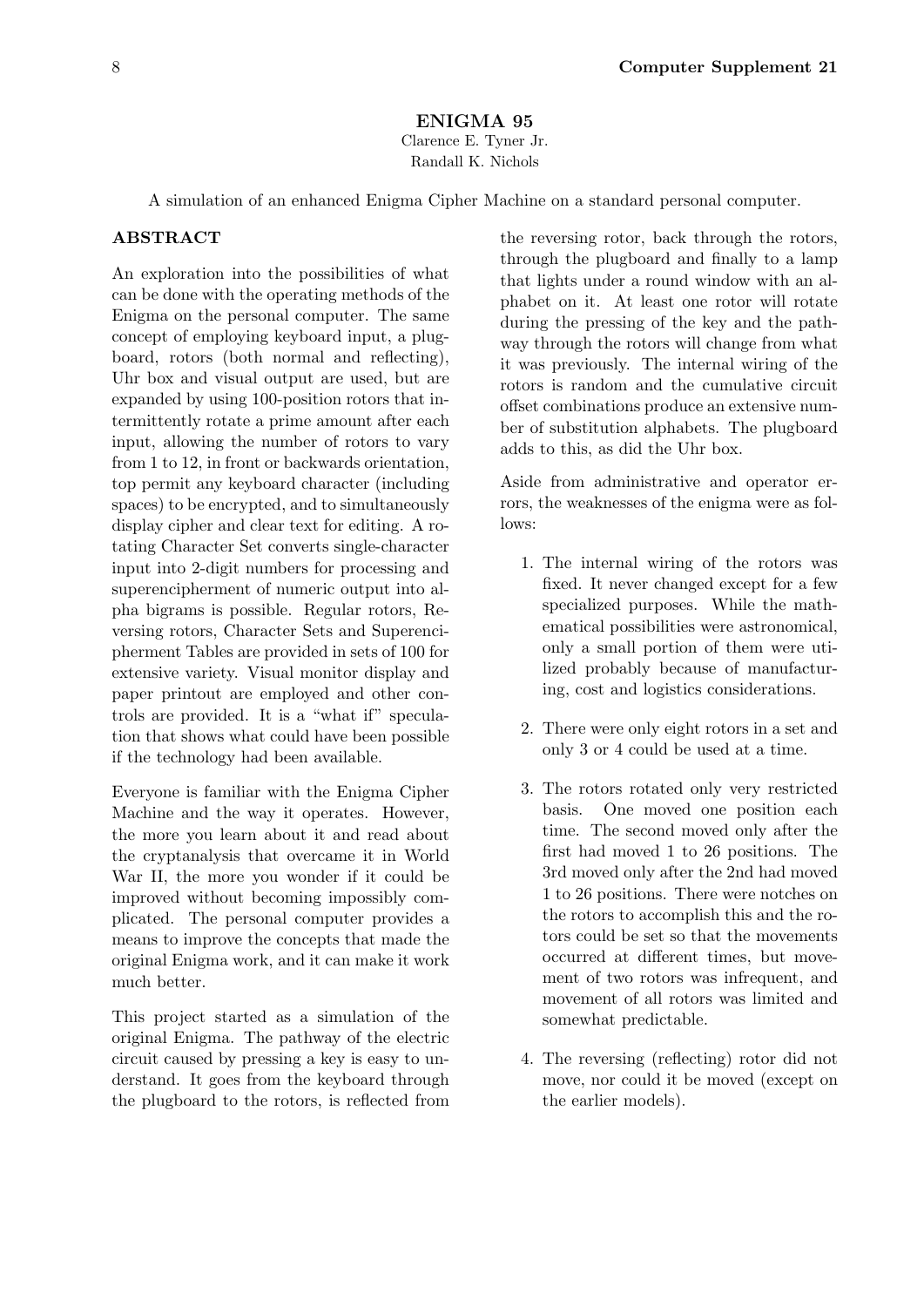- 5. A subtle weakness was that a given letter could never be encrypted as itself.
- 6. It was expensive and labor-intensive both to manufacture and to operate. Once it had been determined how to simulate the rotation of rotors and to simulate the transfer of the electrical current between rotors correctly, a major problem was solved. Then it was necessary to determine how to keep the internal wiring connections unchanged during rotation. This was followed by developing a method of selecting and installing the rotors at a given position and then how to rotate them to an initial setting. Having an old Model D Enigma (3 rotor) so that it was possible to determine what the outcome should be was helpful.

Creation of rotors presented a challenge in establishing the internal wiring and in making a set from which to choose three. Edward H. Hebern used the Interval Method of wiring his rotors, so it was decided to use that approach. For those who are not familiar with it, it involves determining the positional difference (interval) between points connected on opposite faces of the rotor. For a  $26(A - Z)$ position rotor, the intervals range from 0 to 25, with each interval being used only once. But the geometry of the problem prevents one interval from being used and requires one interval to be used twice. All intervals are measured in the same direction. For example, a connection from point A on one face to point C on the other has an interval of 2 (assuming opposite positions are identified with the same letter).

I don't know how Mr. Hebern did it, but it is a job perfectly suited for a computer. At any rate, "wiring" a rotor using the Interval Method can be very tedious because it involves a lot of trial and error if done manually (or, as it turned out, by computer). It would be interesting to know if there is a simple algorithm that would produce a more secure encryption. After trying to do it manually (by diagramming on paper), programs were written to do it for both regular and reversing rotors. The programs also produce a file on a floppy disk to simulate a set of rotors and print the results for record purposes. Each rotor had to be unique from all others so use of random numbers was involved.

The plugboard was programmed so that it was possible to enter the 2-point  $(from - to)$  sets that were to be connected. Multiple sets could be created, just as it is possible to have multiple cable connections on a mechanical Enigma. A file of plugboards is not needed because the variance within fixed fields is derived from the connections, and to allow numbers of connections to be varied. It was necessary though to provide for editing to insure that each position was used only once (as in real life).

At this point, the idea of expanding the Enigma came into being in the form of introducing variability between the keyboard and the plugboard such as the Uhr Box does. It was decided to make the Enigma process the data in numerical form and expand it from a 26 to a 100 character format. This numerical format  $(00 - 99)$  has the disadvantage of doubling the length of a message, but it has certain advantages. In addition to handling alphabetic letters, it can also:

- Allow upper/lower cases, numbers, symbols, punctuations, and spaces to be encrypted.
- Better conceal the language and individual characters being transmitted.
- *•* Eliminate the problem of a letter not being encrypted as itself.
- Allow a longer period between repetitions.
- *•* Permit superencipherment.
- Provide 100-position rotors and plugboard which are more difficult to analyze.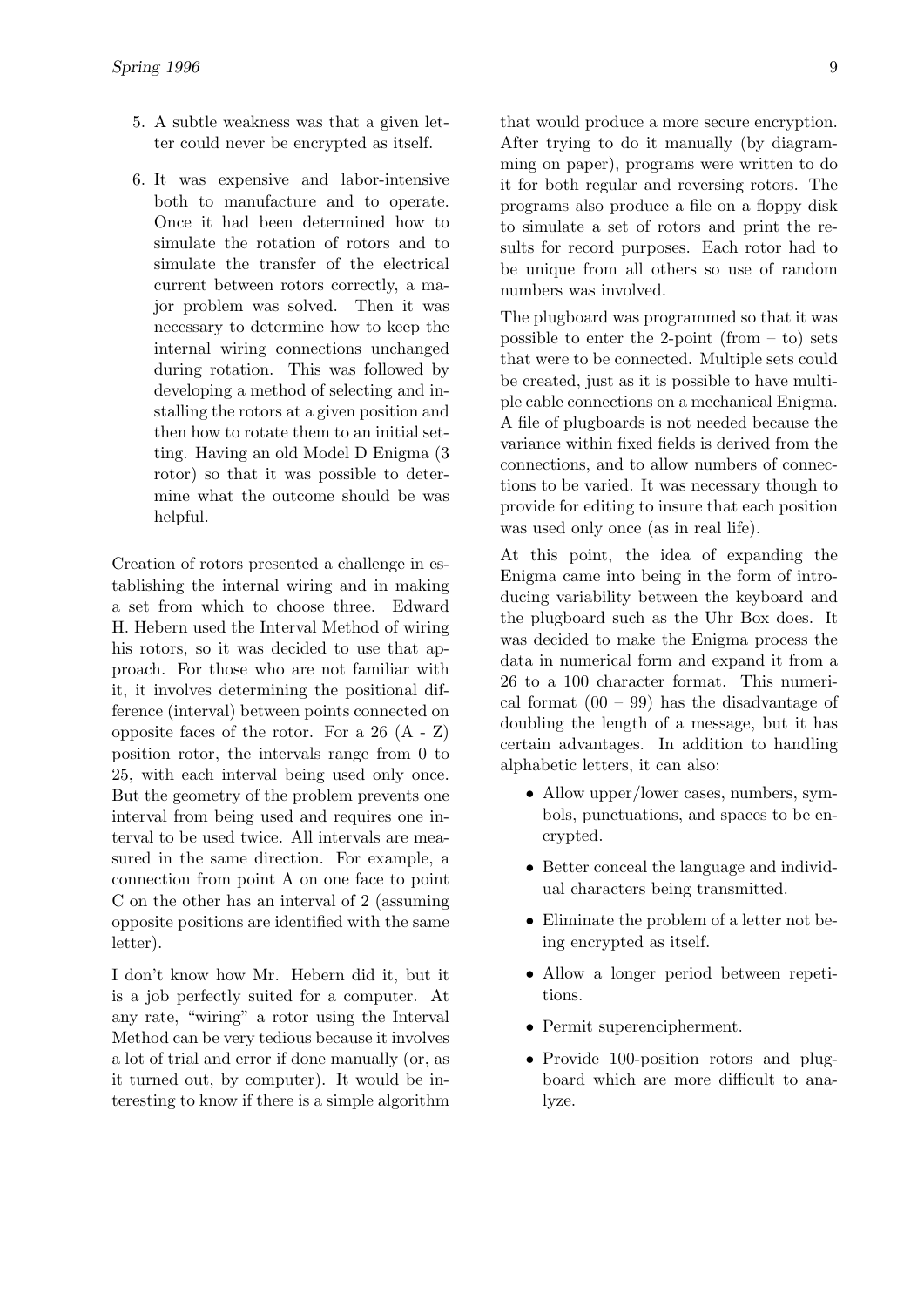• Facilitate masking control elements in messages. (e.g., rotor settings, etc.)

This format required a method of converting input into 2-digit form. It was done by creating what are called "Character Sets". These are randomly organized sets of 100 characters (upper and lowercase) that appear on the keyboard. The entire 100 positions are not used and the unused are filled with a seldom-used accent mark. One hundred sets are available in a file on floppy disk. The sets are used in both encryption and decryption to convert from and back to cleartext.

Using 100 as a common feature, brought into use the digits  $00 - 99$  to identify rotors, sets, tables and plugboard positions. Sets of these components have 100 of each (00 means " $100"$ ).

The next feature was to provide for the unique rotation or non-rotation (movement of each rotor is randomly intermittent) of each regular and the reversing rotor after each input. The Character Set also rotates so that doubles (like oo in book) are converted differently. Rotation is by a prime amount to 100 (2 and 5 are not used). Editing prevents using other numbers. An additional feature was to provide a Rotor Display similar to the windows on the Enigma. This is primarily informational but has proven to be helpful in de-bugging the program. . . and it does provide a sense of rotor movement.

Another idea was borrowed from Mr. Hebern. That was the ability to "insert" rotors into the machine either forwards or backwards which doubles the number of rotors in a given set. It was also possible to provide for a variable number of rotors. An arbitrary limit of 12 was chosen but it would be possible to have more (though that might be considered overkill). The important thing here is that it would be possible to employ from 1 to 12 rotors (from a set of 100), depending on the security desired. The rotor display automatically adjusts to the selected number.

The next feature that was added was the ability to optionally superencipher the resulting numeric ciphertext. This involves replacing a 2-digit numeric cipher with a 2-character alphabetic bigram (e.g., 36 to HK). It also permits each numeric cipher to be represented by one of 6 or 7 bigrams (e.g., 36 could be HK, UM, RY, AU, ZM or BI). The 7th bigram appears only for selected numerics because the 676 (26 x 26) possible bigrams are evenly distributed amongst the 100 numerics. In addition, the use of a given bigram in a set for each numeric is incremented sequentially so using this example, the numeric 36 would be converted to HK the first time it appears, to UM the second time, etc. The first selection can start at any of the first 6 positions and it cycles around to position 1 when position 6 or 7 is used. A SuperEnciphering Table (Figure 18) accomplishes this and there is a matching SuperDeciphering Table (Figure 19) to reverse it.

Text input requires no use of the [ENTER] key and the computer buffer handles rapid input so that the entry of clear or cipher text is faster than that of the original Enigma. Input is displayed on the monitor and the resulting cipher/clear text is displayed immediately below so that it is possible to visually check it. If an error occurs, a simple procedure allows you to correct it without having to re-type everything. A screenful of data consists of 6 sets of double lines (one input, one output) double spaced with the sets separated by a dotted line for clarity. There are 27 inputs per line for a total of 162. When the 159th - 161st are entered, a beep sounds to alert you to the approaching end of a screen. This allows you to make a final check of the input for errors (and easily correct them) before entering the 162nd which triggers printing that screenful to paper. During the printing you can start entering the next screenful. A limit of 1943 inputs (12 screenfuls less 1) was arbitrarily chosen for demonstration purposes (more would be possible, depending on memory available). This limit can be easily set to a shorter value to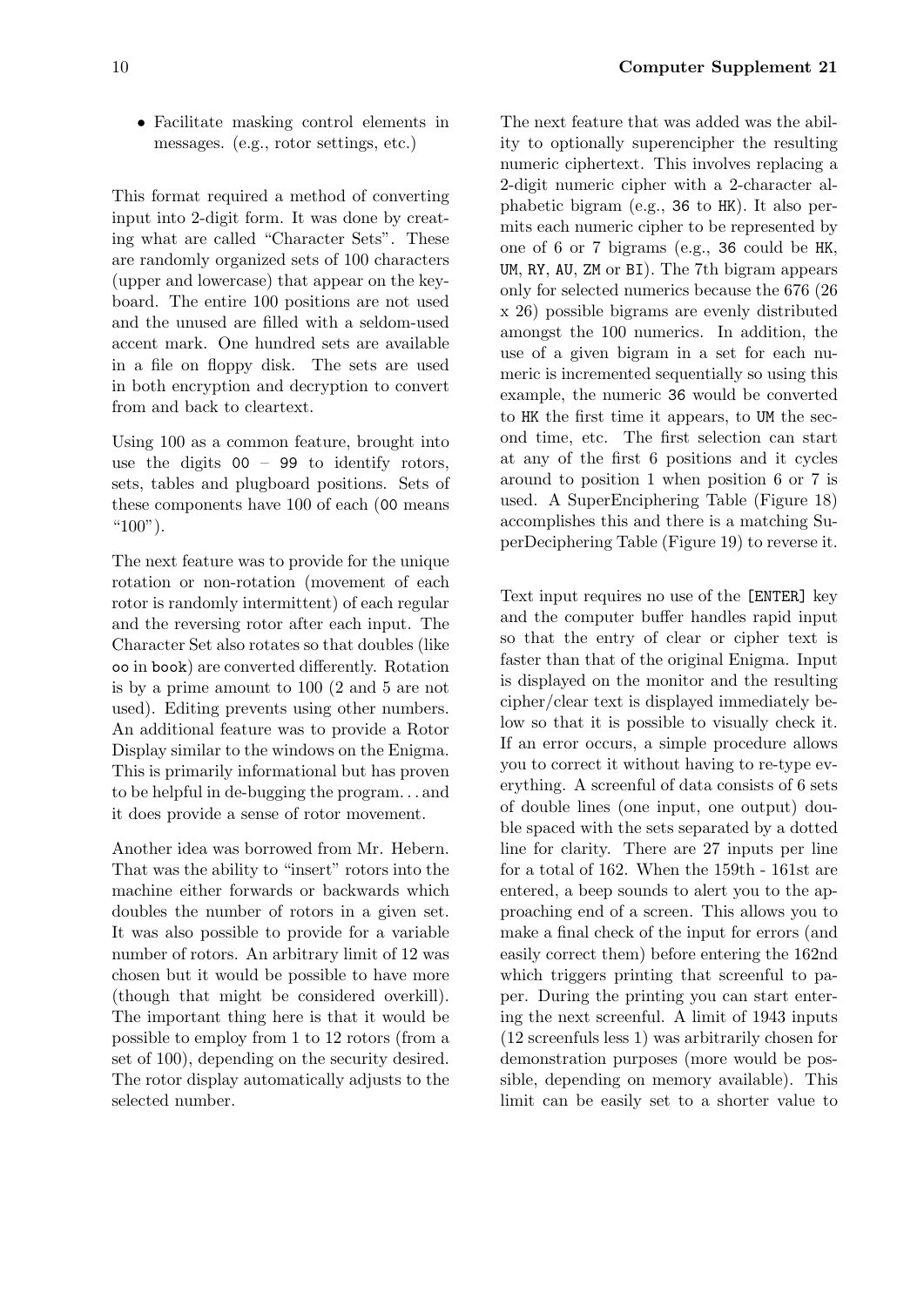control message length to make cryptanalysis more difficult.

Printing is considered essential for the purpose of having a record of what was sent and how it was encrypted or decrypted (e.g., was the cleartext entered correctly and was the machine correctly set). It also eliminates the need for a second person to transcribe the output. Following are four exhibits that are examples of the printouts that can be produced:

- **A** Encryption into numeric form
- **B** Decryption of Exhibit A
- **C** Encryption in Superenciphered Form
- **D** Decryption of Exhibit C

Each exhibit is divided into the following parts:

# **The Heading**

This indicates whether it is encryption or decryption, and the date and time that the settings were entered . This does not change for repeated use of the settings for two or more consecutive messages. To enter a new date/time group or change the internal settings, the program must be completely restarted (See A1, B1, C1 or D1).

## **The Internal Control Settings**

This indicates the number of plugboard connections used, the specific plugboard connections, the number of rotors used, the specific rotor numbers in the position sequence and then each rotors orientation (frontwards or backwards). The reversing rotor number is indicated. Next, the unique rotation value for each rotor and the reversing rotor are shown, followed by the character set number and its rotation value. These constitute the internal settings that would be specified by the Signal Operating Instructions (SOI). All of these settings generate an Internal Checksum which is used to verify that the settings have been correctly entered.

This checksum is printed. If it does not agree with that provided in the SOI, then all the settings must be re-entered by restarting the program. Intermittent rotation of each rotor is a function of the installed rotors and previous entries and does not have to be specified.

# **The External Control Settings**

This lists the settings that the operator selects and enters for the specific message. They consist of the Initial Settings of each rotor and optionally the Superencipherment Table number if it is used. These settings add to the Internal Checksum and produce an External Checksum in the form of a 2-digit number (mod-100 of the total sum) that is sent with the message. The superencipherment table counter setting is NOT included and is NOT sent because the recipient does not have to know it (See A1, B1, C1, D1).

# **The Input/Output Message Text**

This duplicates that which appears on the monitor screen and is provided primarily for a message audit (to insure that the message was entered correctly). Each "line" has 27 inputs with the 27 outputs below. Twenty-seven was used to provide legibility on an 80-column screen. Six such "lines" are possible for each screenful (See A1, B1, C1 or D1).

# **The Message Control Data**

A count of the input characters (message length) is provided for both superenciphered and non-superenciphered messages. However, only non-superenciphered (numeric ciphertext) messages have the following additional data provided:

- 1. A Hash Total which is a Mod-100 sum of the numeric cipher text (See A1, B1).
- 2. A set of Column Check Totals which is the Mod-100 sum of each of the 27 columns of cipher text. This is followed by a non-mod total of the columns (See A2, A3, B2).
- 3. A total of Row Check Totals which is the Mod-100 sum of each row of cipher text. This is followed by a non-mod total of the rows (See A2, A3, B2).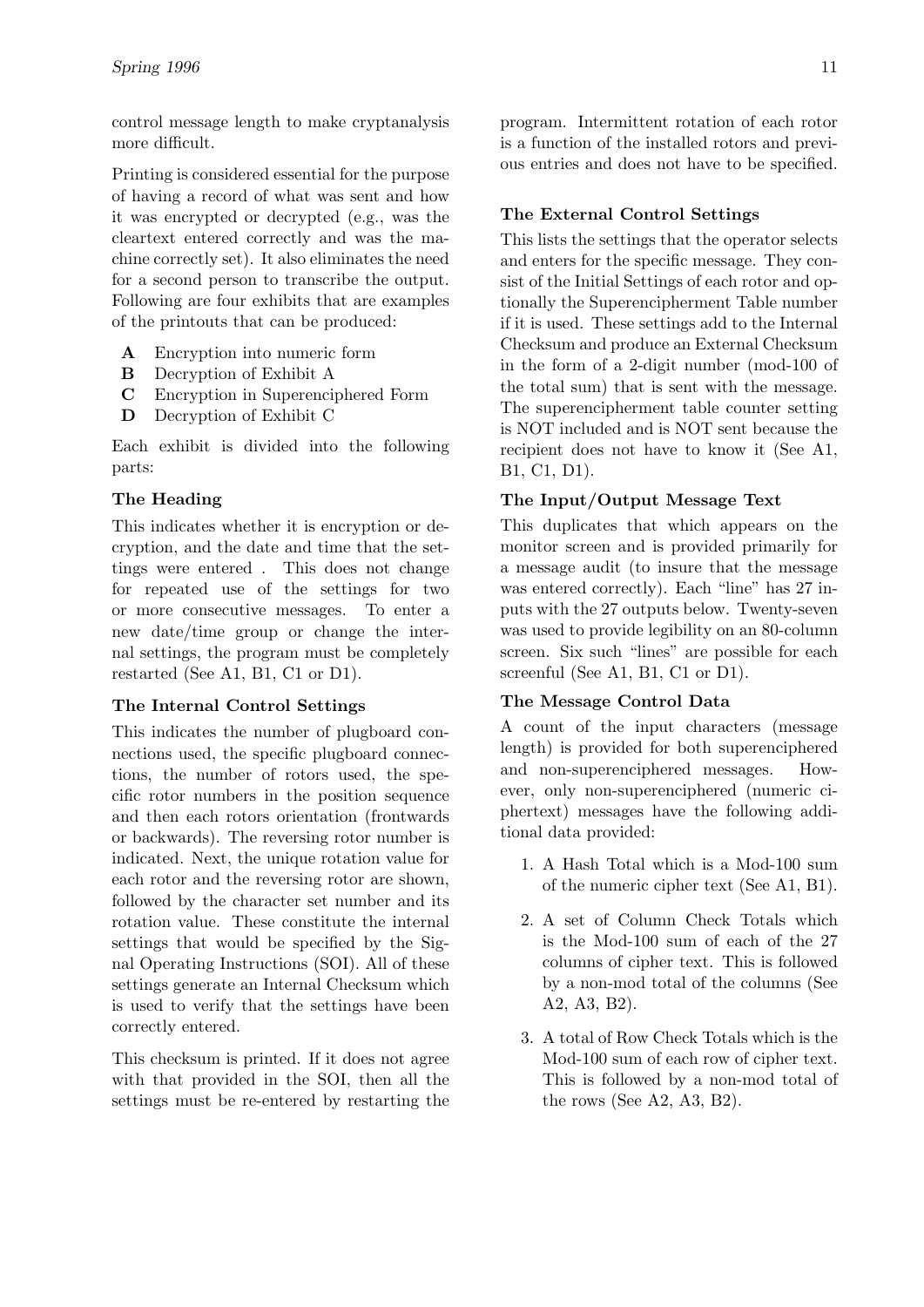The purpose of providing column and row totals is to be able to locate transmission garbles. They would be sent only if requested. Variances in any given column and row would locate the error by intersection.

# **The Message in Transmission Form**

This is what would be sent and would contain only the External Control Settings (rotor settings, superencipherment table number and external checksum) , the date and time group, the message ciphertext and the character count. The External Control Settings would be disguised by a simple manual superencipherment that would be administrative and outside the operation of the Enigma 95 (i.e., prescribed by the SOI). (See A3, C2). If it is decryption, the cleartext message is presented with normal horizontal spacing and vertically double spaced for convenient reading (See B3, D2).

# **Optional Message Analysis**

This is simply a count of input and output characters. This can be skipped and was provided only to assist any system analysis. (See A4 and C3).

This completes the printing.

Next displayed on the monitor is an option to re-use the Internal Control Settings for another message (it was assumed that these would remain in effect for a period of time as was the case for the Enigma). If this is not selected, the program ends.

# **COMPUTING REQUIREMENTS**

The Enigma 95 is a program written in Microsoft QBasic. This was done so that it could be run on any standard MS DOS computer using MS DOS 5 or higher (QBasic is bundled with MS-DOS) thereby eliminating the need for a specialized computer.

It fits onto a 3.5 inch floppy disk, together with the necessary data files that constitute the Regular Rotors Set, Reversing Rotors Set, Character Sets and Superencipherment Tables. It is possible to also have on the same disk, the programs that create these files and the necessary documentation (.DOC) text files for each one. This makes the Enigma 95 very portable, very inexpensive and very easy to replicate.

Any computer that will run MS DOS QBasic is suitable for the Enigma 95. A color monitor is preferred but not essential. A printer is very useful, but could be eliminated if one is willing to copy output manually from the monitor screen (as the original Enigma required).

There is provided a program that produces a graphic representation of the circuit path through the Enigma 95 and a program to produce pseudo-random numbers to use in programs that produce the rotor disks. Also included are programs to analyze the Enigma 95.

# **EPILOGUE**

The Enigma rotor operation principle has probably been long superseded by much more sophisticated methods of encryption that are faster and more secure, but it will remain interesting for a long time to amateurs such as myself. It is something that is understandable and before the advent of the computer, resulted in some beautiful machines.

The Enigma 95 is not one now, but I believe that it could be "translated" into a handsome electro-mechanical device. It is something to dream about.

The only absolutely secure cipher is the One Time Pad and it has the disadvantage of requiring copies to be destroyed after one use. The Enigma 95 is an attempt to approach this holy Grail of cryptography by providing an almost unlimited supply of enhanced (both in size and method of rotation) Rotors, Character Sets, Superencipherment Tables and a lengthened Plugboard. While I cannot prove it mathematically or otherwise, I suspect that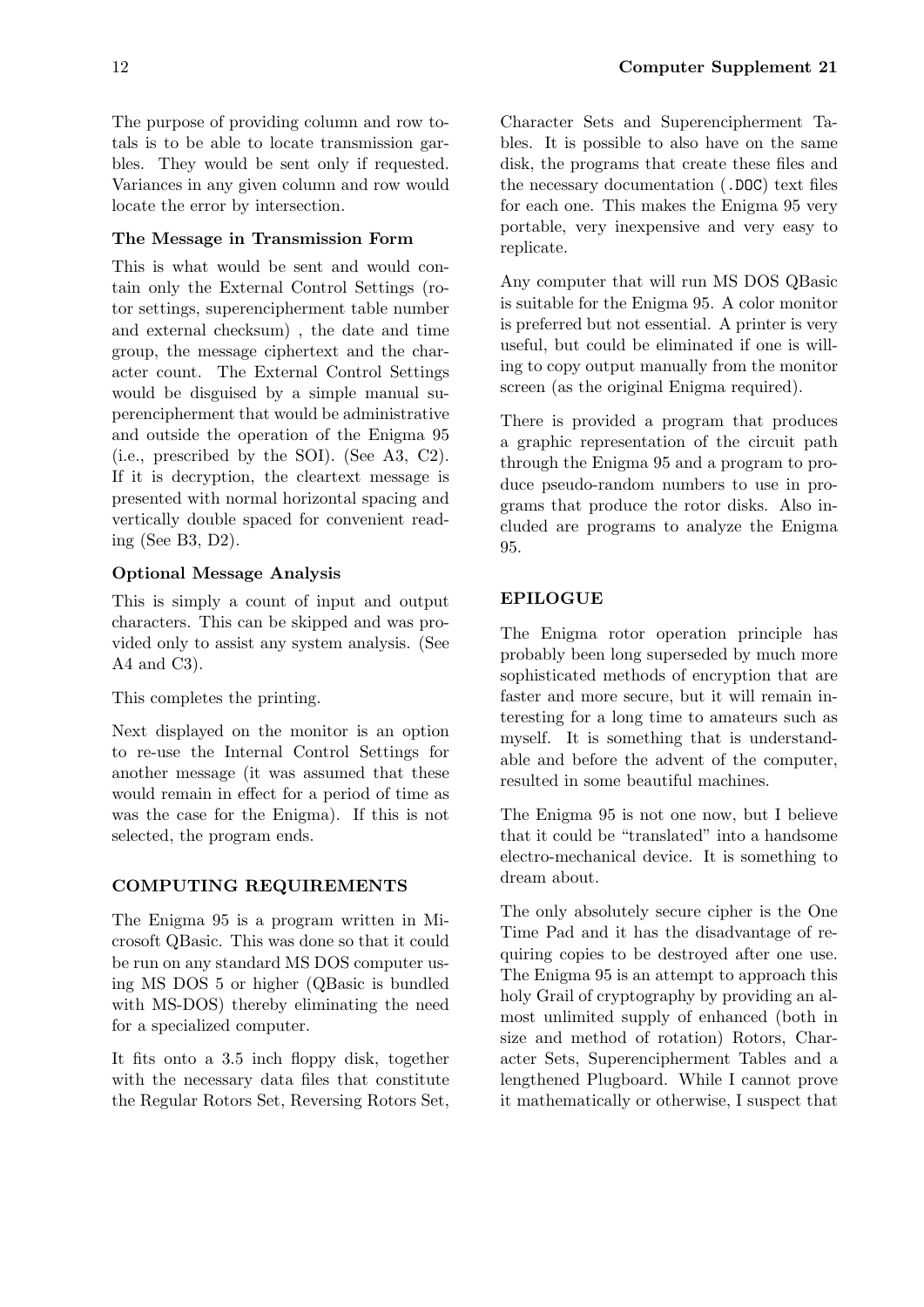the ability to use almost unlimited expendable sets of all possible combinations of these for very limited periods (throw away feature) such as is possible in the Enigma 95, would strengthen any cipher considerably by preventing the accumulation of sufficient material on which to base an in-depth cryptanalysis. Any comments would appreciated.

# **AT THE CRYPTO DROP BOX**

The disk accompanying this article contains ENIGMA 95 and the necessary supporting files needed in its operation. Also included are program files to create them and to analyze and test its operation. DOC files are included for each file to explain them. Start with CRYPTO.1ST, then read ENIGMA95.DOC and study ENIGMA95.FLO to gain an understanding of Enigma 95 before running it. The list of files is:

```
CRYPTO.1ST : An outline of the files that constitute Enigma 95 system
ENIGMA95.DOC : Detailed documentation pertaining to ENIGMA95
ENIGMA95.FLO : A flowchart of the ENIGMA95 operation
ENIGMA95.BAS * : ENIGMA95
ROTORS.DAT : Set of 100 Regular Rotors
REVROTRS.DAT : Set of 100 Reversing Rotors
CHARS.DAT : Set of 100 Character Sets
CODE.DAT : Set of 100 Super Encipherment Tables
CRYPTO05.BAS * : Random Numbers Generator for CRYPTO27 & CRYPTO34
CRYPTO27.BAS * : Regular Rotor Creation using the Interval Method
CRYPTO28.BAS * : Super Encipherment Tables Creation
CRYPTO30.BAS * : Character Set Creation
CRYPTO34.BAS * : Reversing Rotor Creation
CRYPTO43.BAS * : ENIGMA95 Cipher Machine Data Paths Demonstrator
CRYPTO45.BAS * : Rotors Matching Analysis
CRYPTO47.BAS * : Check of Rotor Files for Errors
CRYPTO48.BAS * : Analysis of Cleartext vs. Ciphertext
CRYPTO49.BAS * : Rotor Intermittent Movement Test
CRYPTO51.BAS : Plugboard Combinations
ENIGMA95.WRI : The article about Enigma 95.
                    (Created using Windows 3.1 Write)
              * = Has a matching .DOC file
     The .1st , .DOC and .FLO files are DOS files
           The .BAS and .DAT files are QBASIC or QUICKBASIC files
           The .WRI file is a WINDOWS 3.1 Write file
```
### **AUTHOR BIOGRAPHIES**

**Clarence E. Tyner Jr.**, 69, is retired from the Army as a Major in the Corps of Engineers in which he served in topographical and engineer technical intelligence services. He is also a retired Certified Public Accountant,

having specialized in Internal Auditing for a large county-wide public school system. His interest in cryptography began in World War II with the M-209 and is a collector of both machines, materials and publications that are about cryptography.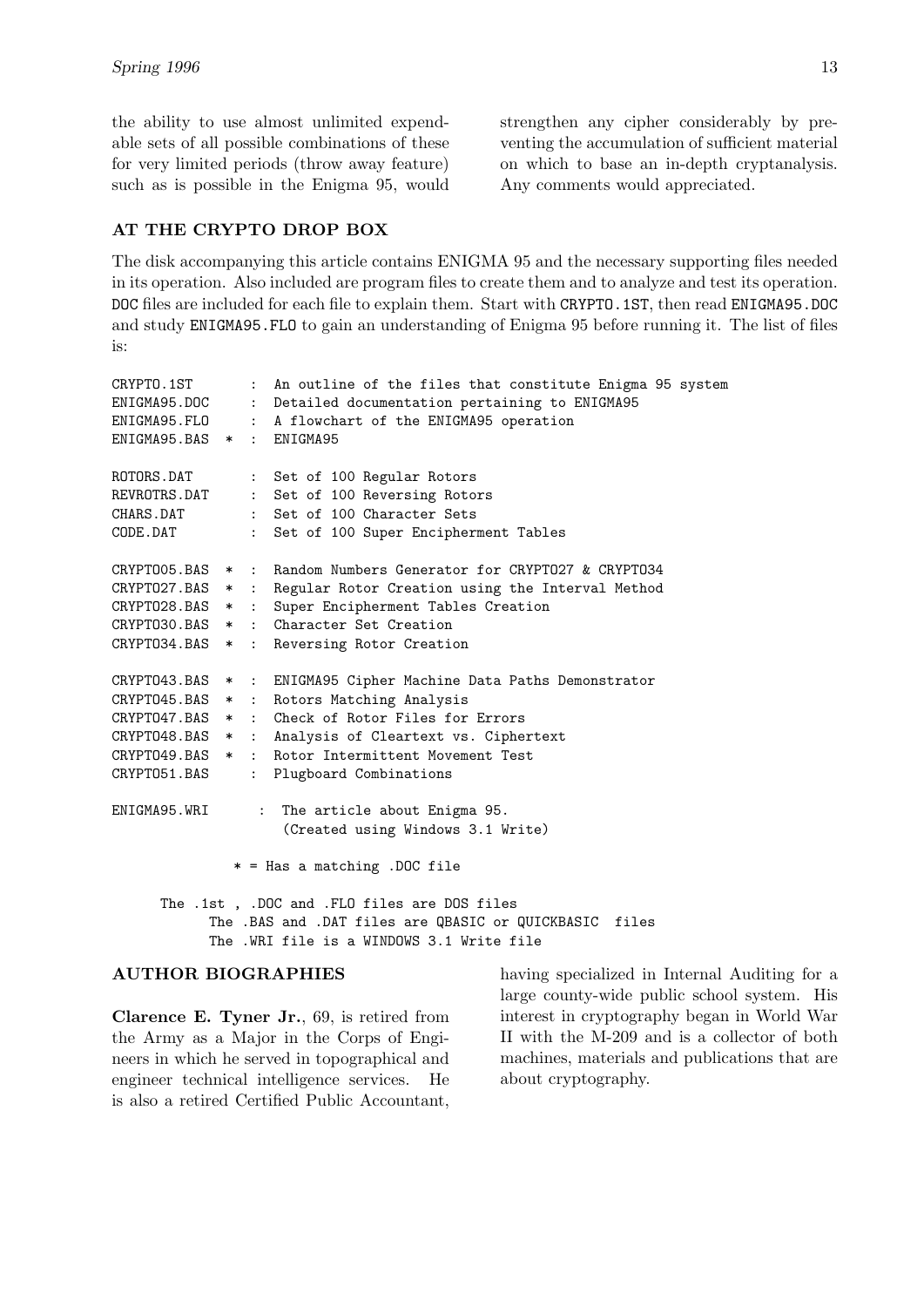11322 Carrollwood Drive Tampa, Florida 33618, USA.

**Randall K. Nichols**, 52, has served as the President (1994-1996) and Vice President (1992-1994) of the American Cryptogram Association (ACA), which since its formation in 1929, has been devoted to the pursuit of primarily classical and recreational cryptography. Mr. Nichols is the Aristocrats' Department Editor for ACA's bimonthly publication *The Cryptogram*. Mr. Nichols also works as Cryptology Section Leader for the National Computer Security Association, (NCSA) Compuserve Forum. Mr. Nichols is currently teaching one of the first electronic courses in classical cryptography on the Internet. One hundred forty nine (149) students are participating worldwide. He is considered an expert (as well as an author/editor) in the field of Classical Cryptography. Mr. Nichols is the author of *Classical Cryptography*, a book to be published in 1997.

When not glued to the computer screen thinking up ways to torture his students, Mr. Nichols has another life as a senior manager with a Fortune 100 Company in charge of implementing a massive ISO 9000 standards project for his company. He has previously served as Manager of Raw Materials Inventory, Marine Operations, Transportation, and Computer Applications Departments. Mr. Nichols has 30 years foreign and domestic project management experience in a wide variety of leadership roles in the engineering, construction, and chemicals industries.

Mr. Nichols holds a BSCHE degree from Tulane University, New Orleans, LA. (1967), a MBA from University of Houston, Houston, TX (1970) and a MSCHE from Texas A&M University, Kingsville, TX (1991).

In 1995, Randy was awarded a 2nd Degree Black Belt in Tae Kwon Do (Korean Karate) by the Moo Duk Kwan International and the American Korean Tae Kwon Do Associations. He teaches Tae Kwon Do Self-Defense and Rape-Defense courses in Corpus Christi, Texas.

5953 Long Creek Drive Corpus Christi, Texas 78414, USA

# **ACA CD-ROM Available**

There is now a CD-ROM containing ACA and crypto-related materials available from the Editor.

Through the wonders of Recordable CD-ROM, the following items are available in MS-DOS format:

- *•* All issue disks, expanded and ready-to-run.
- LAT<sub>E</sub>X-formatted *Computer Supplement* is-

sues, from 16 to 21.

- Various word lists and pattern dictionaries.
- Various utilities for IBM-PC compatibles.
- *•* Cryptographic items of historical interest.
- *•* Random number generation and testing.
- *•* General computer security documents and software.
- *•* Various unprotects and password guessers.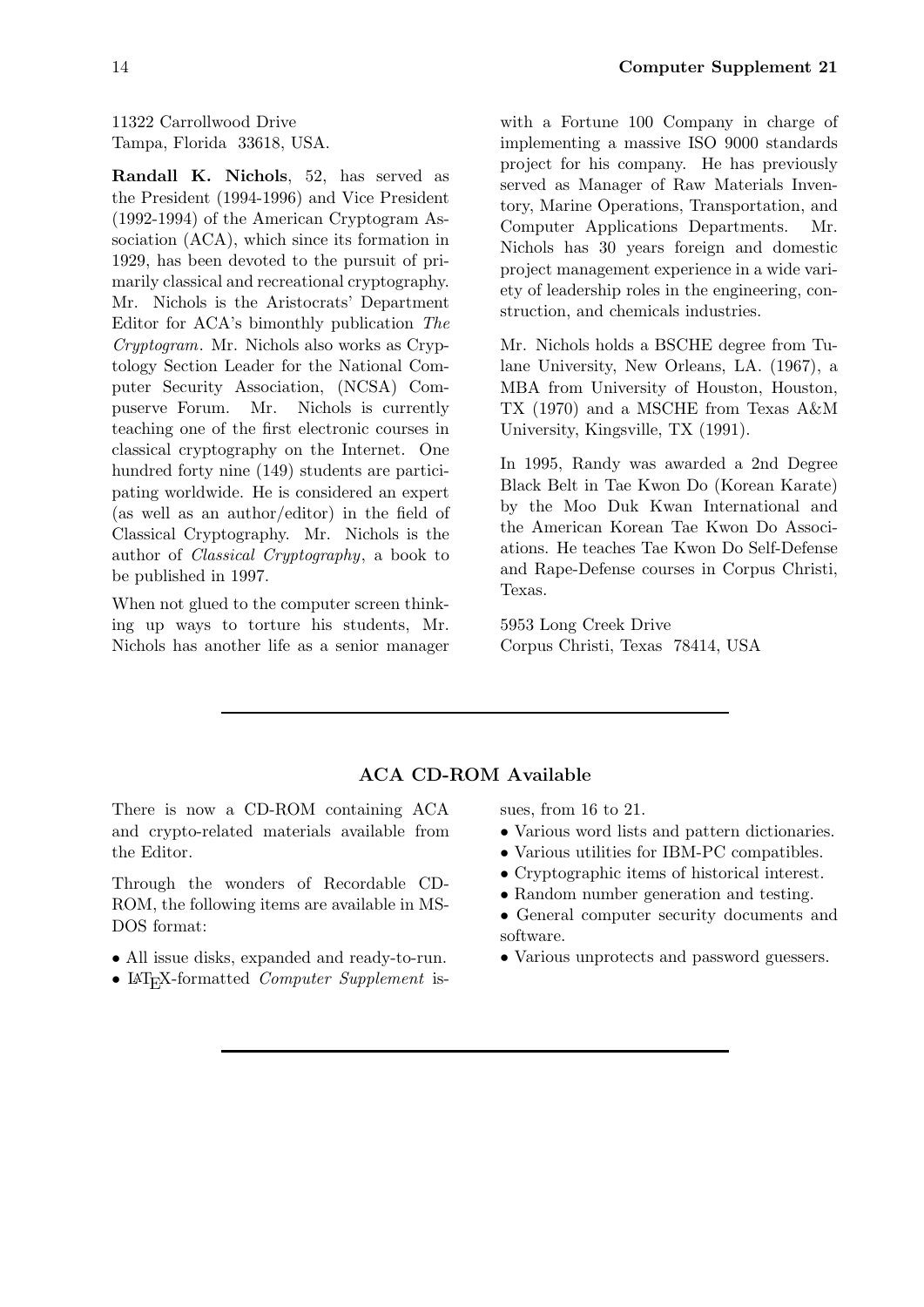[Ed: Ken Madl includes here some enhancements to **PARROT**'s dBASE routines from *Computer Supplement* #20. DMV]

[Following] are copies of three different methods to achieve the same result, but without having to type the replacement routine 20 times. I thought initially that I could simply use the command APPE FROM Dict FOR Count =  $LEN(TRIM(Word))$ , but I discovered that dBASE seems to append the record, then based on the FOR condition, decide whether or not to accept it. Thus, every record was accepted into Dict3, since words larger than three characters were truncated to three. I could only get around that limitation by making the field length one character larger than the length of the word.

I tried adding an extra field to the Dict database that contained the length of the word, and then used that field in the FOR condition. However, I discovered that the fields used in the FOR expression must reside in the structure of both databases.

After giving up on the SET RELATION command (the program would not append from an open database), I believe that the APPE3.PRG program is the easiest and quickest way to approach the problem. (I have not compared the times for the three methods, but I suspect that APPEND and COPY would each take less than the hour it took you originally.) After each database is created, the MODI STRU command is used to match the length of the Word field to the name of the file, i.e. Dict13 would have a field length of 13, and so on.

```
* APPE1.PRG
* Append records using the APPEND command
* Length of WORD must be 1 larger than Dict name, e.g. Dict3 is length 4
CREATE Dict
APPE FROM WORDS.TXT SDF
STORE 3 TO Count
DO WHILE Count < 23
   FileName = "Dict" + LTRIM(STR(Count,2))
   CREATE &FileName
   APPE FROM Dict for SUBS(Word,Count)=" " .AND. SUBS(Word, Count - 1) # " "
   STORE Count + 1 TO Count
ENDDO
RETU
```
\* APPE2.PRG

- \* Append records using a loop
- \* Length of WORD is the same as Dict name, e.g. Dict3 is length 3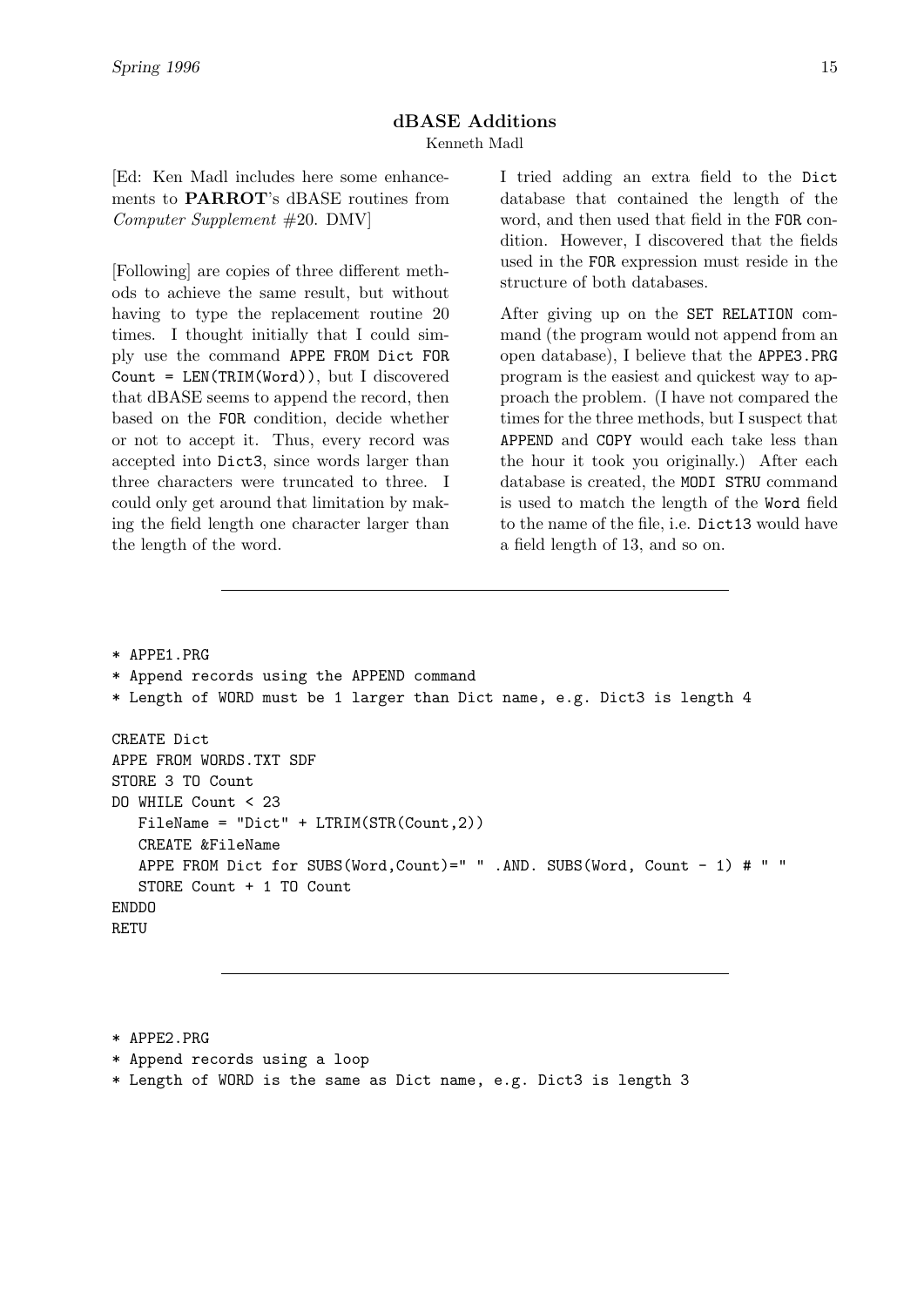```
SET TALK OFF
CREATE Dict
APPE FROM WORDS.TXT SDF
STORE 3 TO Count
DO WHILE Count < 23
  FileName = "DICT" + LTRIM(STR(Count,2))
  CREATE &FileName
  STORE Count + 1 TO Count
ENDDO
USE Dict
STORE 1 TO Count
DO WHILE .NOT. EOF()
  NextWrd = TRIM(Word)
  WordLen = LEN(NextWrd)
  NewFile = "DICT" + LTRIM(STR(WordLen,2))
  USE &NewFile
  APPE BLANK
  REPL Word WITH NextWrd
  STORE Count + 1 TO Count
  USE Dict
  GO Count
ENDDO
RETU
* APPE3.PRG
* Append records using the COPY command
* Length of Word is reduced after records are entered
CREATE Dict
APPE FROM WORDS.TXT SDF
STORE 3 TO Count
DO WHILE Count < 23
  FileName = "DICT" + LTRIM(STR(Count,2))
  COPY TO &FileName FOR LEN(TRIM(Word)) = Count
  USE &FileName
  MODI STRU && Reduce size of "Word" field
  USE Dict
  STORE Count + 1 TO Count
ENDDO
RETU
DEL *.BAK (from DOS command line)
```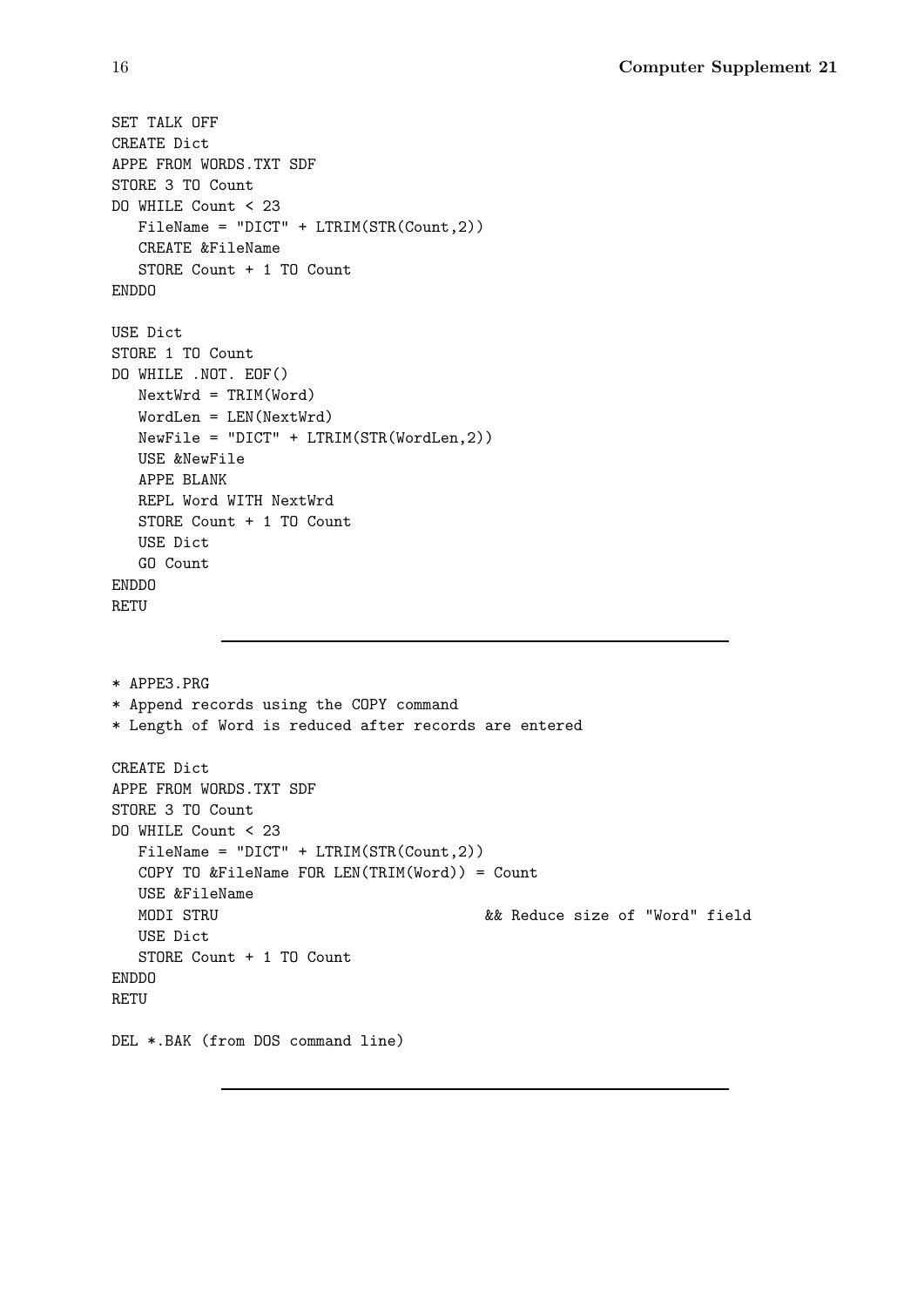# **An Introduction to Modern Cryptology**

Copyright G. H. Foot April 1996

Cryptography is the art of disguising a communication (of any nature and transmitted by any means) in order that the information conveyed cannot be understood by anyone except the person for whom it is intended. For this to be possible, a secret understanding of some kind (a *Key*) must be arranged in advance between the parties concerned and must never be revealed to any other person. The use of the Key enables the communication to be encrypted at the source and decrypted after its arrival.

Commonly the process involved in encrypting a textual message is to manipulate the characters so that the words become unrecognizable. A great variety of methods have been adopted through the ages from the simple replacement of each character with the third character in the alphabet beyond it as used by Julius Caesar to intricate arrangements of characters in columns, rows and groups which have to be rearranged by the recipient before the message can be understood.

Machines for cryptographic purposes came into prominence during the Great Wars of this century for the protection of military and political intelligence: The story of their successes — and sometimes of their failures because of brilliant counter-intelligence operations — has been related extensively.

More recently all other methods have been eclipsed by the introduction of modern computers which can manipulate numbers (representing characters) of a size and complexity far beyond anything which could be handled manually. But computers have also been enlisted for the assistance of *Cryptoanalysts* (those people who exercise ingenuity and cunning to unravel the secrets of cryptography without the assistance or the knowledge of the *Cryptographers*) so that the battle of wits and skills between the opposing crafts continues more intensively than ever  $-$  with the rapid growth of computing power being pressed into the service of each of the rival factions as one tries to outperform the other.

Entering the fray also are the Mathematicians because the secrets of encryption are nowadays based on transformations in number theory of a most advanced mathematical nature — advances which have become feasible only because of the enormously increased computing power which is available.

Any cryptosystem which has been validated for extensive use will have been subjected previously to intensive examination for potential weaknesses by experts in this field. It is always a requirement that it must be possible to publish full details of the nature of the crypto system and the method in which it operates without diminishing the security it provides. The cryptosystem must be secure against all attacks in circumstances in which the Key is unknown.

It has also to be assumed in assessing the merit of a cryptosystem that an eavesdropper is able to intercept encrypted messages during transmission, that he is able to obtain specimens of the plaintext (which is a message before encryption) and compare it with the *ciphertext* (which is the message after encryption), that he can generate plaintext and ciphertext with Keys he may choose in his attempts at cryptoanalysis and that he has as much time as he wishes for this purpose.

Frequent changes of the Key provide much additional security. Nevertheless, it is never possible to prove beyond doubt that a cryptosystem is totally secure or to be absolutely certain that a weakness in a cryptosystem does not exist so that a short-cut to decryption without knowledge of the Key can be discovered. There is one exception — the so-called *One-Time Pad* — which will be described later but which, unfortunately, is cumbersome and has limited application in practice.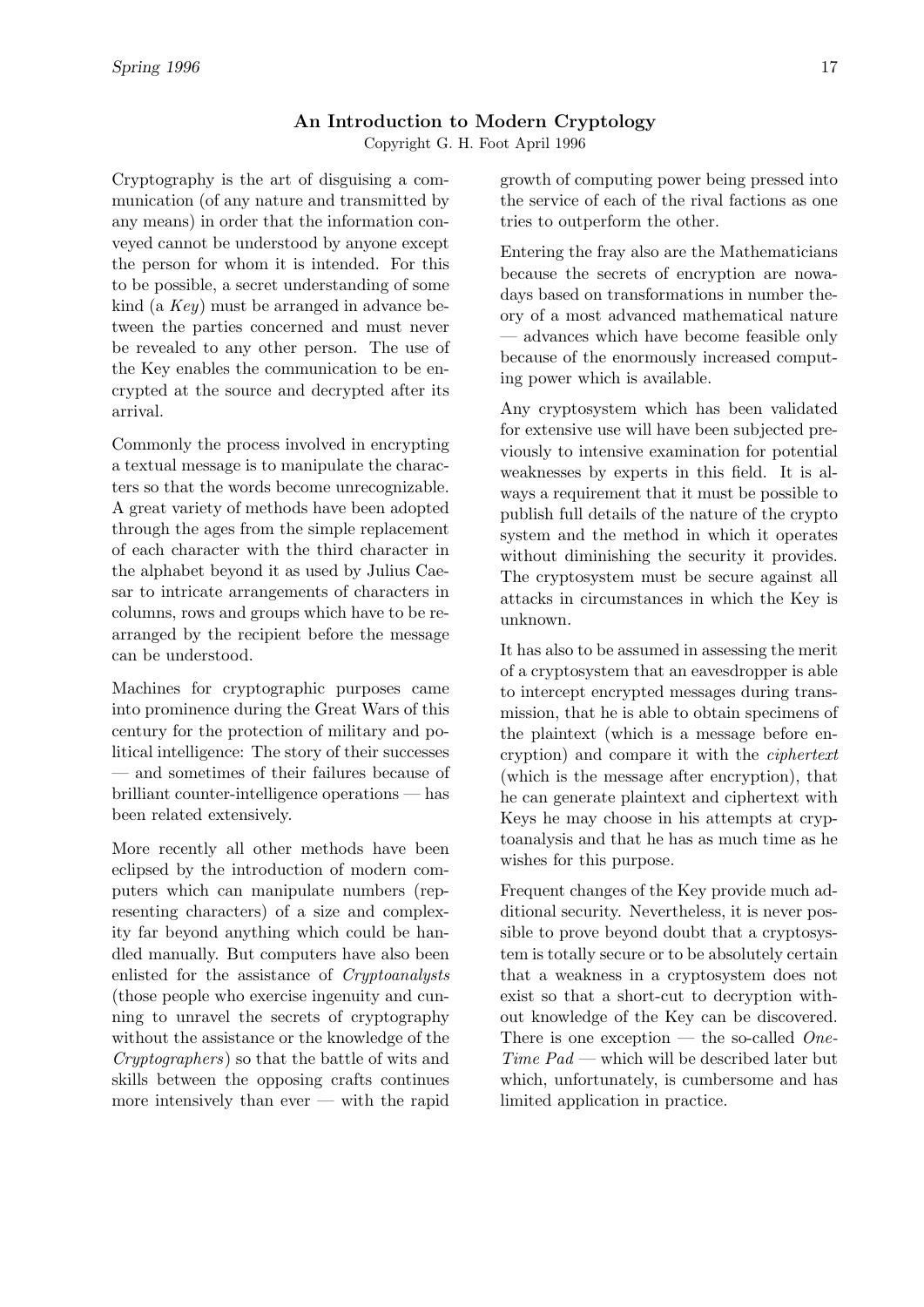Historically and until very recent times, the same Key was required for encryption and decryption so that unless the parties concerned had the opportunity to meet and pass Keys directly from one to another, the secure conveyance of Keys between them has always been — and remains — a serious problem. In circumstances in which the highest possible security is required, a courier is employed for the transmission of the Keys — but this is a slow and expensive process. In any case, no method is completely proof against malicious ingenuity, bad faith, corruption and like measures which it must be anticipated an enemy will employ energetically.

An important development occurred in the 1970's when it was shown that different Keys could be employed for encryption and decryption. Moreover, one of the Keys could be published without prejudicing security if the other Key were kept secret. The Key which could be published was called the *Public Key* and the system became known as *Public Key Cryptography*. The secret Key is known as the *Private Key*. With Public Key Cryptography it is possible to utilise a Public Key for secure communication with the owner of that Key without the need for any prior contact. Only the person in possession of the Private Key is able to decrypt the ciphertext and to recover the message.

Moreover, if double encryption is performed it becomes possible to establish that the communication came from a particular person and from nobody else — both the origin of the message and its content can be authenticated because a *Digital Signature* has been attached to the message.

The most successful of the Public Key Cryptosystems is that known as *RSA* (named from its inventors Rivest, Shamir and Adleman), the mathematical basis of which is the great difficulty of factoring the product of two large prime numbers — a problem studied by mathematicians for centuries without finding an easy solution. Numbers which are hundreds of digits in length are used and considerable computing capacity is required.

However, there are reservations concerning Public Key Cryptography in practice. The distribution and especially the authentication of a large number of Public Keys throughout the world is a severe problem — even more severe is the problem of cancelling a Public Key if it has been distributed extensively but is no longer valid. The loss of a Private Key can be announced falsely in order to repudiate a contractual liability and other mispractices can arise — an illustration that a sound technical solution is insufficient to ensure that a cryptosystem is suitable for general use even if it may be excellent in a specialized application.

One other practical problem confronts RSA. The computing power necessary for its application is considerable so that even if the computers available are adequate in capacity the speed of operation may be unacceptably slow. A class of hybrid systems has therefore arisen in which RSA is employed to establish initial contact between the parties but subsequently the main body of the message is transmitted with a second cryptosystem which functions more rapidly because it requires less computing effort.

A prominent example of a hybrid cryptosystem is *PGP* (standing for Pretty Good Privacy) which is a combination of RSA with *IDEA* (a cryptosystem of Swiss origin). PGP was introduced in the USA by Mr. Philip Zimmermann and soon gained recognition throughout the world. To understand the background to this development, it is necessary to provide an explanation of the discussions and controversies which relate to cryptography at the present time.

Until recently, the practice and preserve of cryptography was largely the prerogative of governments, each desiring to conduct their political and military communications in private whilst learning as much as possible of the affairs and intentions of other governments. For the proper regulation of domestic matters,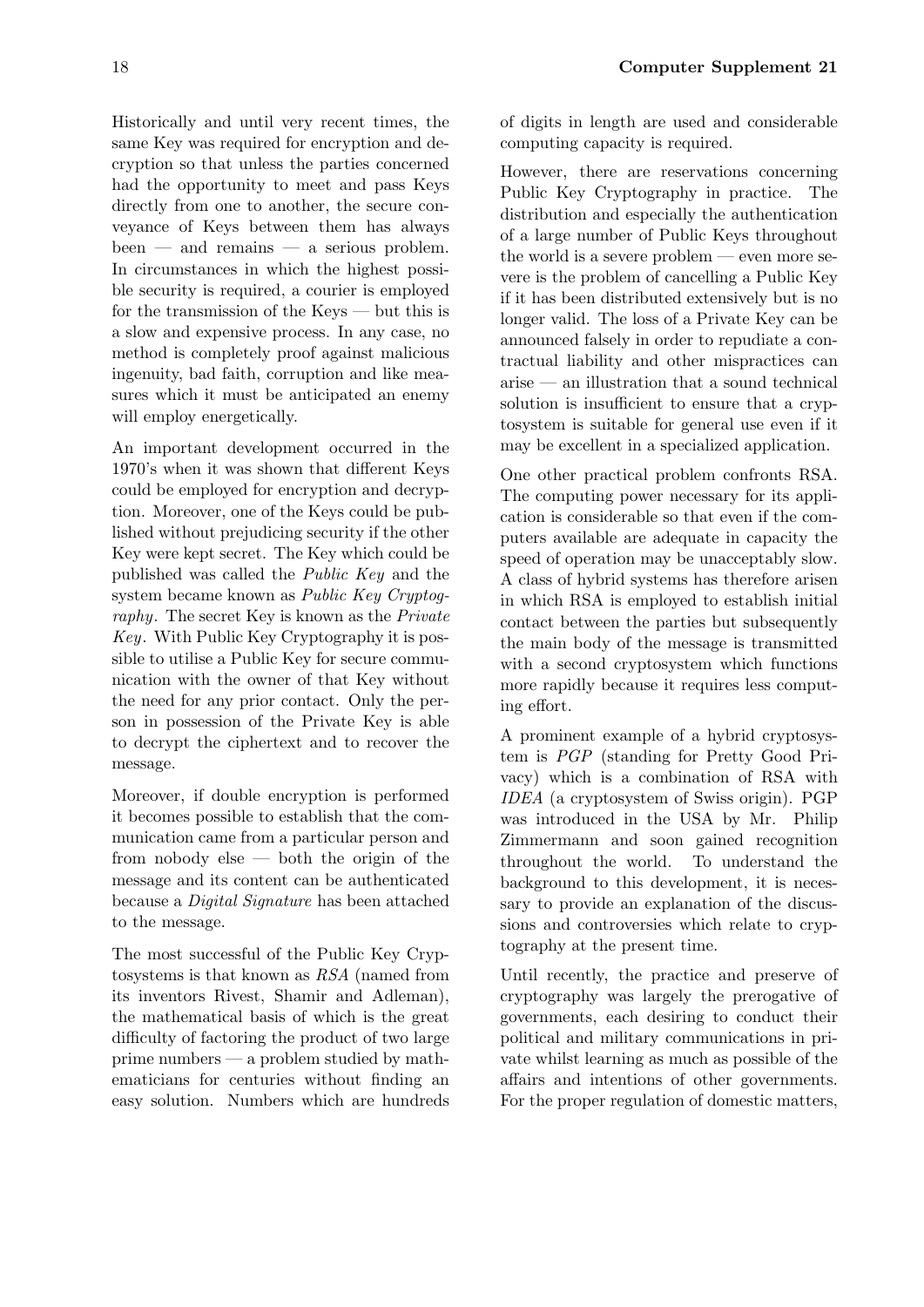each government prohibited the transmission of messages in codes and ciphers of any type which an agency of the government could not decrypt.

Into this well-ordered world burst a flood of electronic communications passing over worldwide electronic networks which had little respect for national frontiers but which conveyed a vast amount of private, commercial, banking, financial and other traffic which required privacy for competing business interests, which needed protection from fraud and financial loss, and which demanded noninterefernce from government.

A new situation arises inasmuch as modern computers commonly employed in home and office have become so powerful that they have the potential to make use of strong cryptosystems which are difficult or virtually impossible for government agencies to break. Governments are loath to yield their overriding power to read every communication transmitted by electronic means. They declare that their right to do so is necessary for the detection of criminals and terrorists and for the suppression of unsocial practices. The debate continues and is especially intense in the USA where cryptosystems can be classified as munitions, the export of which is banned.

In this contentious atmosphere, Philip Zimmermann introduced his PGP, a cryptosystem providing high grade security. In some manner knowledge of PGP passed out of the USA (an illustration of the impossibility of confining any system within national frontiers in modern times) and Zimmermann was in peril of being charged with exporting munitions. That threat is now lifted but nothing else is resolved.

In the meantime, the US government has proposed a plan for escrow cryptography known as *Clipper* . The idea is that the US government would permit the use of a secure highgrade cryptosystem (designed by the US government) if it were confined in chips (supplied by the US Government) each chip containing a unique code which is identifiable. Using this code and with the sanction of a US court order, the US Government could recover any Key from compulsory escrow with an approved US government agency to allow the appropriate US government agency surreptitiously to decrypt all messages being transmitted with the chip under supervision. Fierce objections to the plan have arisen.

Other countries have attempted to impose a complete ban on cryptography other than for their own government communications. This is unlikely to be practical — some forms of cryptography are essential for banking and similar purposes and are already in extensive use.

The arrival of the Internet and its employment for an enormous and still rapidly growing number of diverse purposes is another reason why cryptography is required to safeguard the privacy of communications transmitted electronically: But this is a contentious and difficult area in which to introduce any agreed measures of control as it is predominately international in character.

It has not been specifically indicated that messages in the context of this article includes data, graphics, sound and any and every kind of information which can be transmitted from place to place. Moreover it includes such techniques as *steganography* (for example, hiding dramatic text within a picture of an innocuous scene) — but space does not allow diversions to discuss such topics.

Interestingly, there is one, and only one, crypto system which is unbreakable. This is the one time pad which combines and conceals the message to be transmitted with a series of numbers which are entirely random — random means that it is entirely impossible to predict the next number from a knowledge of all previous numbers in the series. But this cryptosystem requires pads of random numbers to be prepared and to be available in advance to both the sender and receiver of a message —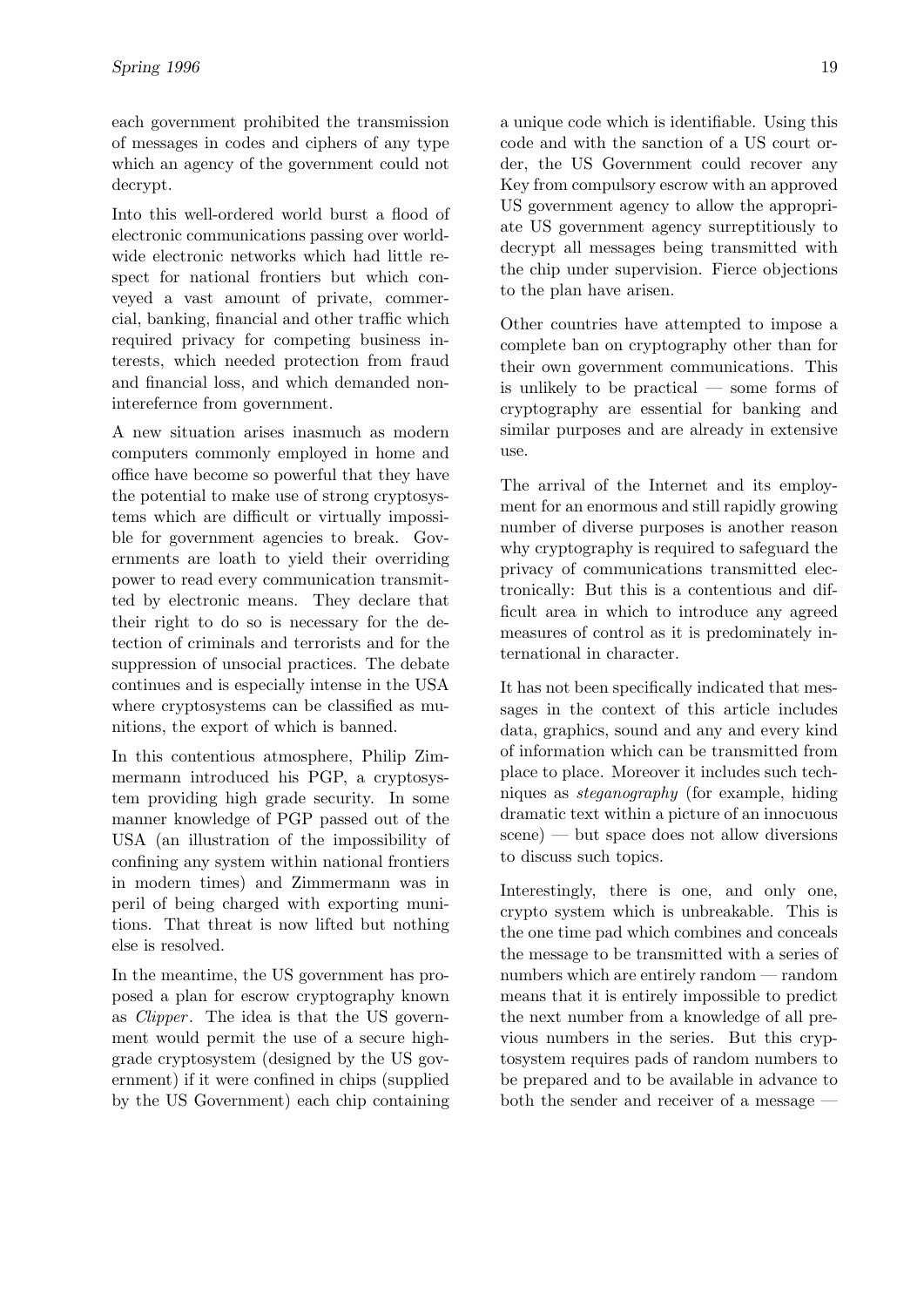moreover there is the important limitation to general use that each pad can be used once and once only. Nevertheless, be prepared for new developments in this as in every other direction.

# **About the Author**

Returning to the UK on retirement from the position of communications engineer with a US company, I became interested in home computers as a hobby.

An extension of this hobby has been an interest in modern cryptography and its application as an aid to privacy in private and commercial transactions via electronic media.

I have a (joint) UK Patent for an invention in this field and I am engaged (with colleagues) in the development of a secure cryptosystem which has a sound theoretical basis and also novel features.

My formal qualifications include Senior Member of the IEEE in the US and Fellow of the IEE in the UK.

E-Mail: georgefoot@oxted.demon.co.uk Web Page: http://www.cybervillage.co.uk/personal/gfoot/

# **NOTES TO AUTHORS**

The *Computer Supplement* is intended as a forum to publish articles on the cryptographic applications of computers. We are always looking for submissions, but we ask potential authors to bear in mind:

- 1. Many readers are new to ciphers; please include a brief description of the cipher in question.
- 2. Many readers are new to computers; explain **why** you are using a computer as well as how.
- 3. Include the output of a typical run. If possible, build in an example for the reader to check the operation. Indicate how long it took to obtain this result.
- 4. Include a full description of how the program works, and back it up with comments in the listing.
- 5. Include a table of variables, either separately or as a part of the listing.
- 6. If at all possible, please submit *everything* in electronic form, either on a disk (any IBM format), uploaded to the ACA BBS, or electronically mailed to dan@decode.com. This makes it much easier for us to typeset.
- 7. Send material for publication to Dan Veeneman, PO Box 2442, Columbia, Maryland, 21045–2442, USA.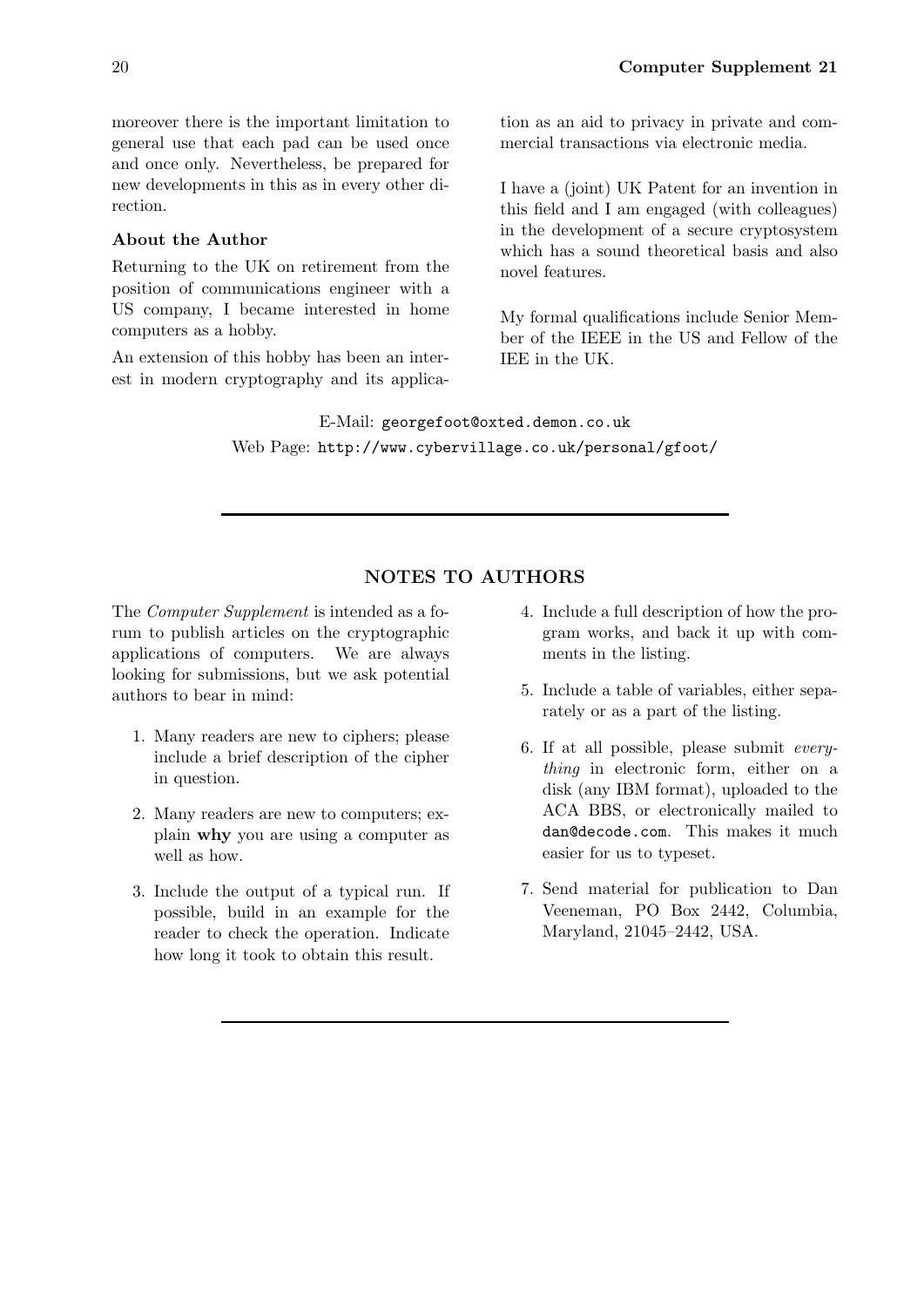**A TRIP TO THE NSA MUSEUM** BROADSWORD (David W. Cuccia)

Greetings everyone!

I want to share with you all some details about a recent visit I was lucky enough to make to the NSA Museum.

First: The NSA Museum is located on Fort Meade, in Maryland, right next to the NSA headquarters.

To get there: take I-95 (north or south, depending on where you live relative to Maryland) and take the exit for Route 32 east in Maryland. The exit will say Fort Meade, and Columbia. On Route 32 east, go past route 295. There are signs on the road that point to the Museum: you want to look on your left for a Shell gas station. Immediately after the Shell station, on your left, is Colony 7 Road. Take this road (which brings you to the gas station you just saw), and follow it right up to the NSA museum. Its a little building, surrounded with an anchor link fence topped with barbed wire!

| Open Weekdays     | $: 9am - 3pm$  |
|-------------------|----------------|
| (except holidays) |                |
| Open Saturdays    | $: 10am - 2pm$ |
| Phone             | 301-688-5849   |

The curator's name is Jack Ingram. I went with two friends of mine.

One of our party, a friend named Doug Stanton, had recovered some code books from a German U-boat that was sunk off the coast of Rhode Island in the last days of WWII. After 6 months of treatment, the books came out in very readable condition. Jack looked over these code books for some minutes, and speculated on the possibility that an Enigma machine may still be on the U-boat. This U-boat was sunk by depth charges, so the crew never had a chance to surface and ditch the Enigma machine. Unless they shot it out a torpedo tube, it might still be on board (buried under 3 feet of silt, and who knows what else?).

Jack estimates that if the Enigma is found, and if it has a printer attached, it could be worth somewhere in the \$40K range. It would be an interesting find.

After my friend showed the codebooks to Jack, Jack showed us the NSA's newest acquisition: the BOMBE machine. This machine was built by the Allies to speed up the cracking of Enigma coded messages. Apparently, three Polish cryptanalysts were discussing over lunch how to speed up the decryption process, and they came up with this machine. When they went to name the machine, they selected the name of their dessert: bombay ice cream, or BOMBE. Anyway, this particular machine was in the Smithsonian, and they agreed to "give" it to the NSA (I don't know the terms of agreement). The NSA still had to get some of the pieces from the Smithsonian, so regrettably, they did not have the whole machine there when I visited.

This was quite a large machine: 5,000 lbs, about 6 feet high, 8 feet long, and 2 feet wide. It performed a brute force crack on the messages. Some of the rotors it used spun so fast that they cracked on a regular basis: this machine required a fair amount of maintenance.

After that, I (and my friends) went around the rest of the exhibits: They had Enigma machines, field rotor sets, T-series Engimas (that were sold to the commercial public before WWII), an Enigma with a printer (recovered from another U-boat). They also had the Tunny, used by German high command, the Purple Machine built by Friedman and his crew to crack the Japanese purple code, part of a purple machine recovered from the Japanese embassy in Berlin, a Jade machine, a Hagelin Machine, a Russian coding machine, some Venona documents, a rare book collection (started by Friedman) which contained one book from the 16th century, a 300 ter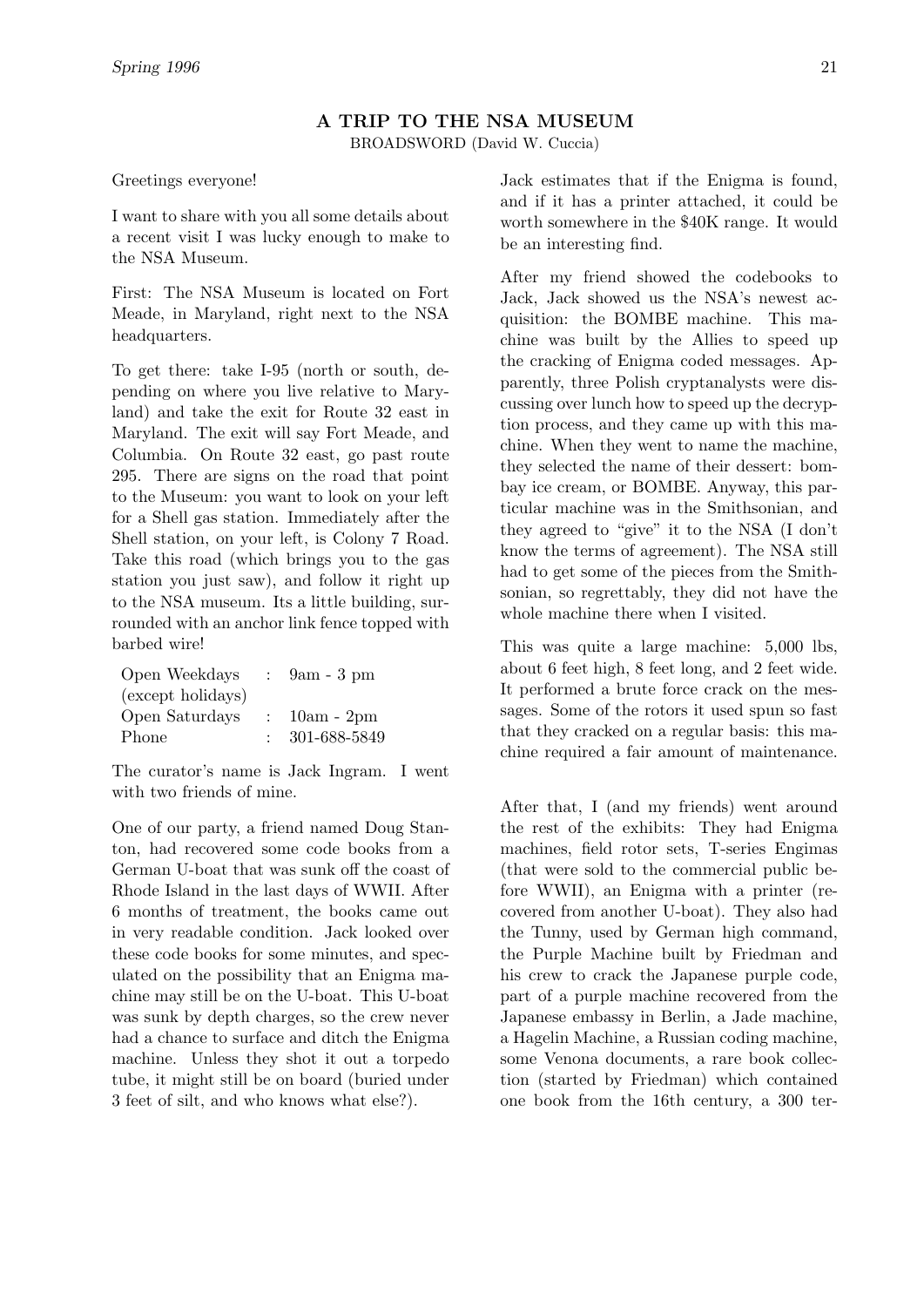abyte tape drive (about the size of a walk-in closet, complete with a robot arm to retrieve tapes), one of the first Cray machines used by the NSA (they made it into a bench which you can sit on and relax), several models of secure phones/FAX machines and some of the more recently used field coding machines.

After taking a few pictures, I returned to the conference room where my two friends were measuring rotors from two rotor sets. I helped buzz out a reflector rotor. The friend who has all the mappings is away on a business trip, and when he returns, he will find me gone on a vacation trip. When I touch base with him again, I will get the mappings and post them for your enjoyment.

We also used an Enigma machine which is on display for the public to use. Its really something to actually use the very machine that was regarded as the top secret device of the German command only 50 short years ago. Very impressive.

Overall, I was very impressed with the museum: it has a very nice collection, that is well kept, and well presented. The curator (and the other staff) were all very helpful, and *very* knowledgeable about the theory and the history of these machines. I recommend a visit.

# **ZIMMERMANN CHARGES DROPPED**

Phil Zimmermann, the author of the Pretty Good Privacy encryption program.

In 1991, the Federal government convened a Grand Jury and began and investigation into possible export violations for making PGP available online.

In January 1996, Phil posted the following message:

> My lead defense lawyer, Phil Dubois, received a fax this morning from the Assistant US Attorney in Northern District of California, William Keane. The letter informed us that I "will not be prosecuted in connection with the posting to USENET in June 1991 of the encryption program Pretty Good Privacy. The investigation is closed."

This brings to a close a criminal investigation that has spanned the

last three years. I'd like to thank all the people who helped us in this case, especially all the donors to my legal defense fund. Apparently, the money was well-spent. And I'd like to thank my very capable defense team: Phil Dubois, Ken Bass, Eben Moglen, Curt Karnow, Tom Nolan, and Bob Corn-Revere. Most of the time they spent on the case was pro-bono. I'd also like to thank Joe Burton, counsel for the co-defendant.

There are many others I can thank, but I don't have the presence of mind to list them all here at this moment. The medium of email cannot express how I feel about this turn of events.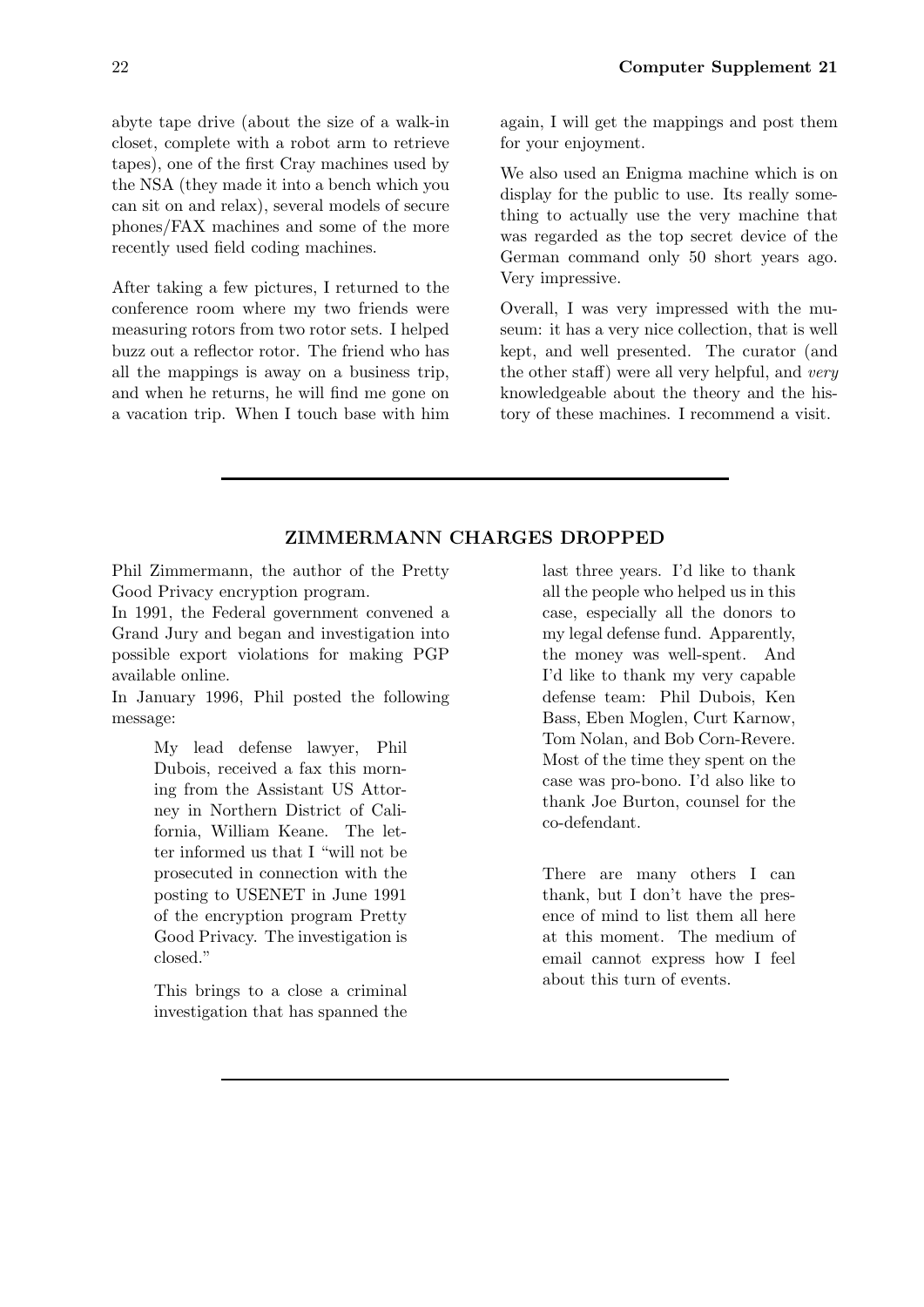# **ENIGMA – The Random House Contests**

David Hamer (DAEDALUS)

Early in October 1995, Random House published *ENIGMA*, a novel by Robert Harris based upon a series of actual events which took place in and around Bletchley Park and Cambridge University in the early days of World War Two. As a promotion, the publisher offered a complimentary copy of the book to the first fifty or so solvers of a very simple substitution cipher, presented on the Random House pages of the World Wide Web.

This first cipher, a Patristocrat, was easily decrypted by a number of ACA members who, in very short order, received copies of the book together with an indication that Random House would shortly announce a more difficult cryptographic challenge: this time with cash prizes!

Later in October the new challenge appeared on the Random House World Wide Web site. The cut-off date for entries was to have been December 15, 1995 but this date was extended to January 3, 1996. Thirteen prizes were awarded, four of these going to ACA members (alphabetically): Frank Dezzi (**SIM-RAM**), Jim Gillogly (**SCRYER**), David Hamer (**DAEDALUS**), and Bill Sutton (**PHOENIX**). The text of the cipher: QXQF VFLR TXLG VLWD PRUA (Too short for statistics - so, it could be anything!)

My personal story begins on the day I received the free copy of *ENIGMA* — well before the second contest was announced. The above ciphertext appeared as part of the author's dedication at the beginning of the book. Out of curiosity, I tried simple substitution, transposition, a few other things (including an Enigma simulator program) and of course Caesar. I seemed to get no positive result, so I left it alone.

When the ciphertext reappeared as the subject of the contest I reapplied my efforts to its solution. Vigenere seemed the most likely candidate but after a couple of days of this and a number of other blind alleys, I was still no further ahead. After all, I thought, I had tried all of the "easy" tracks already. Simultaneously, I had been reading the book — dwelling heavily on the first chapter where, according to the publisher, the clue to the solution lay. If so it was not evident to me.

However, in one of the book's later chapters the central character has trouble deciphering a number of Enigma messages until he realises that the output is not in German, as expected, but is a list of Polish names. I had gone to bed that evening still thinking about the contest cipher. At about six in the morning I awoke with the thought: "It's not in English!". Rushing to the computer I tried the simplest thing — Caesar! And there it was: in Latin. I had had the answer for several weeks, and had overlooked it.

All that remained was to get a confirmation of the translation into colloquial English. Any Latin that I had been exposed to had gone in the forty-plus years since my schooldays. Who did I know with a knowledge of Latin and who could I comfortably call at 6:30 a.m.? The answer to this double-barreled question was obvious — I telephoned the local Catholic church! The job was now completed but for the transmission of the result to the Random House WWW site.

Well, it was a lot of fun — and I learned never to overlook the obvious; at least I think I did! And for those who missed the solution:

|                                  |  | OXOF VFLR TXLG VLWD PRUA  |  |  |
|----------------------------------|--|---------------------------|--|--|
|                                  |  | nunc scio quid sita morx  |  |  |
| Latin:                           |  | nunc scio quid sit amor x |  |  |
| English: now I know what love is |  |                           |  |  |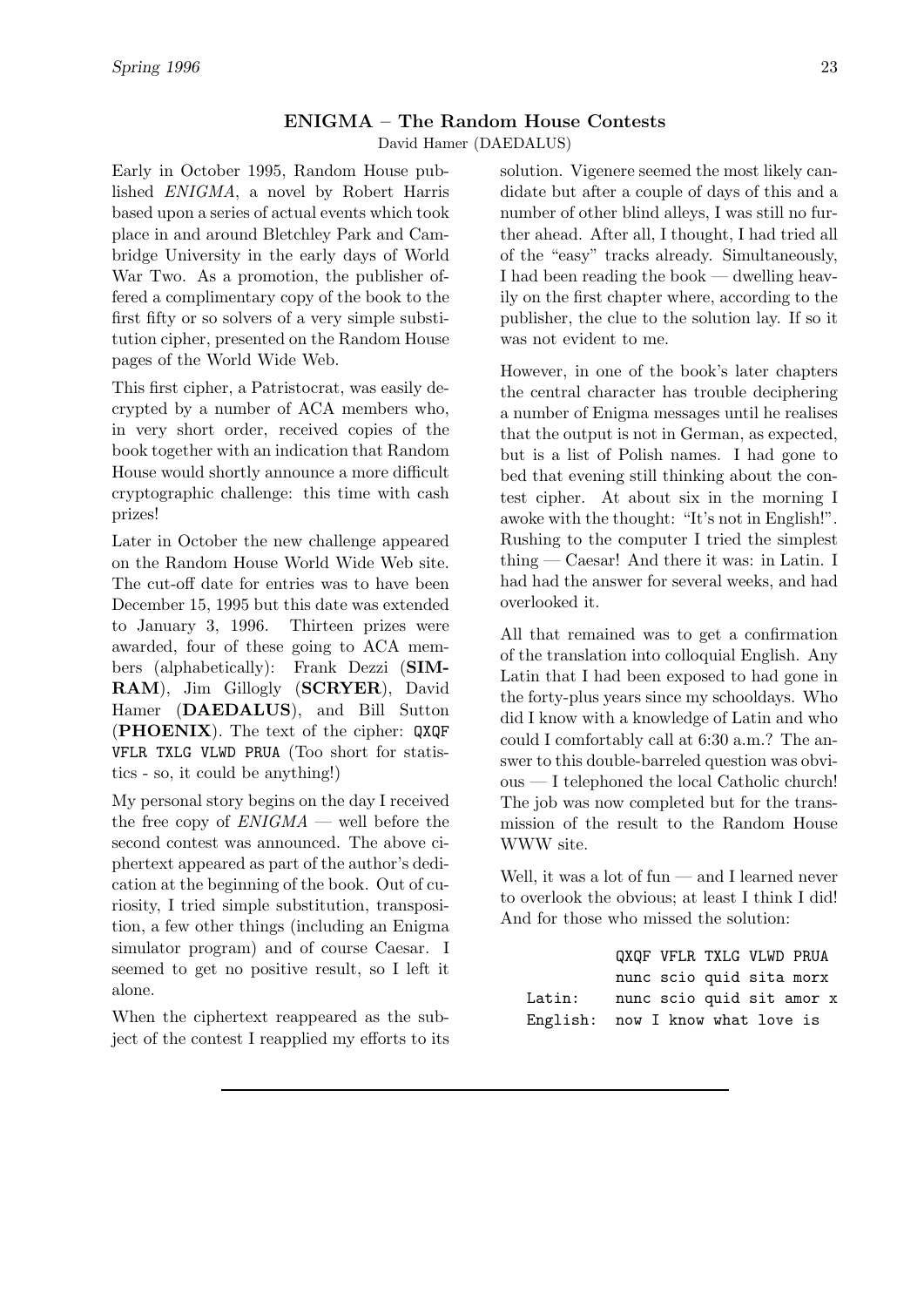### **WHAT THE OTHER GUY IS DOING**

### **LANAKI (Randy Nichols)** asks:

One of the NCSAFORUM subscribers poised an interesting question about the *Bell, Book and Candle Cipher* supposedly used during WWI and WWII. . .

I have searched my books and records and found *Bell*, *Bell Labs*, *Book ciphers*, *BBC and radio messages*, even found a movie with Jimmy Stewart and Tippy Hedron? in it regarding a witch. . . Followed that lead, took the movie out, looked for sorcery codes. Then I pulled out the big guns.. called **PHOENIX** and **MEROKE**. **PHOENIX** had a vague notion but nothing came to mind.

I am stumped. Okay, Krewe, has anyone heard of this variant, and if so, when and where?

**G4EGG (Wilfred Higginson)** is using CRYPTODYCT with dBASE IV and some .PRG. Any interest from members of the Krewe to share dBASE routines and files?

**RETREAD (Penn Leary)** continues to pursue historical cryptographic matters, including ciphers in the works of Shakespeare. Contact him for printed materials and software, including the 41-page pamphlet *Are there Ciphers in Shakespeare?*

**FAT DRAGON (Daniel Killoran)** has scanned most of his 35-year collection of *The Cryptogram* into his computer, in a form suitable for optical character recognition (the format used by Caere's OmniPage Pro). If this would be of any use to the Krewe, they are welcome to it, although it might be a little difficult to send (over 400 megabytes).

**BOATTAIL (Patrick J. Larkin)** has upgraded to a Pentium 60MHz from his old 386- 16. He has also upgraded his monitor to a Sony 15-inch SVGA. His is now running Windows for Workgroups 3.11, and is planning on upgrading further by adding a CD-ROM and Windows 95 later on this year. He hasn't done any programming for a long time, but still uses his crypto programs to work on each issue of the *Cryptogram*. He also continues to subscribe to the ACA-L electronic mailing list.

**COLD DUCK (L. Rucinski)** is interested in locating a copy of Caxton Foster's *Cryptanalysis for Microcomputers*. He is unable to locate a copy, or even a telephone number or address for Hayden Books. Any help would be appreciated.

**FAT DRAGON (Daniel Killoran)** has, for his own use and convenience, scanned most of his 35-year collection of *The Cryptogram* into his computer, in a form suitable for optical character recognition (the format used by Caere's OmniPage Pro). If this would be of any use to the Krewe, you are welcome to it, although it weighs in at over 400 megabytes.

**DAEDALUS (David Hamer)** has moved again — but this time only fourteen miles laterally and a few hundred feet vertically. He has added an aged 386DX to his collection of hardware which will be dedicated to performing those large calculations which would otherwise occupy valuable time on his "serious" machine.

**Richard Brisson** (hagelin@magi.com), a student in **LANAKI**'s crypto class, has some questions about a NEMA Machine and some about the ENIGMA:

Here are (all) the details I have on the NEMA (don't think it was made by Hagelin unless the company below was a subsidiary of Hagelin).

The NEMA was made in 1947 by Aschmann & Scheller A.G. Zurich; it contains 10 rotors of which rightmost is coded red while all others are black; it was intended as a post-war Enigma-like commercial device; and the manual has both German and French instructions.

I would be most appreciative of any further details with regards to the NEMA such as actual purchasers/users (the Swiss?) and the company.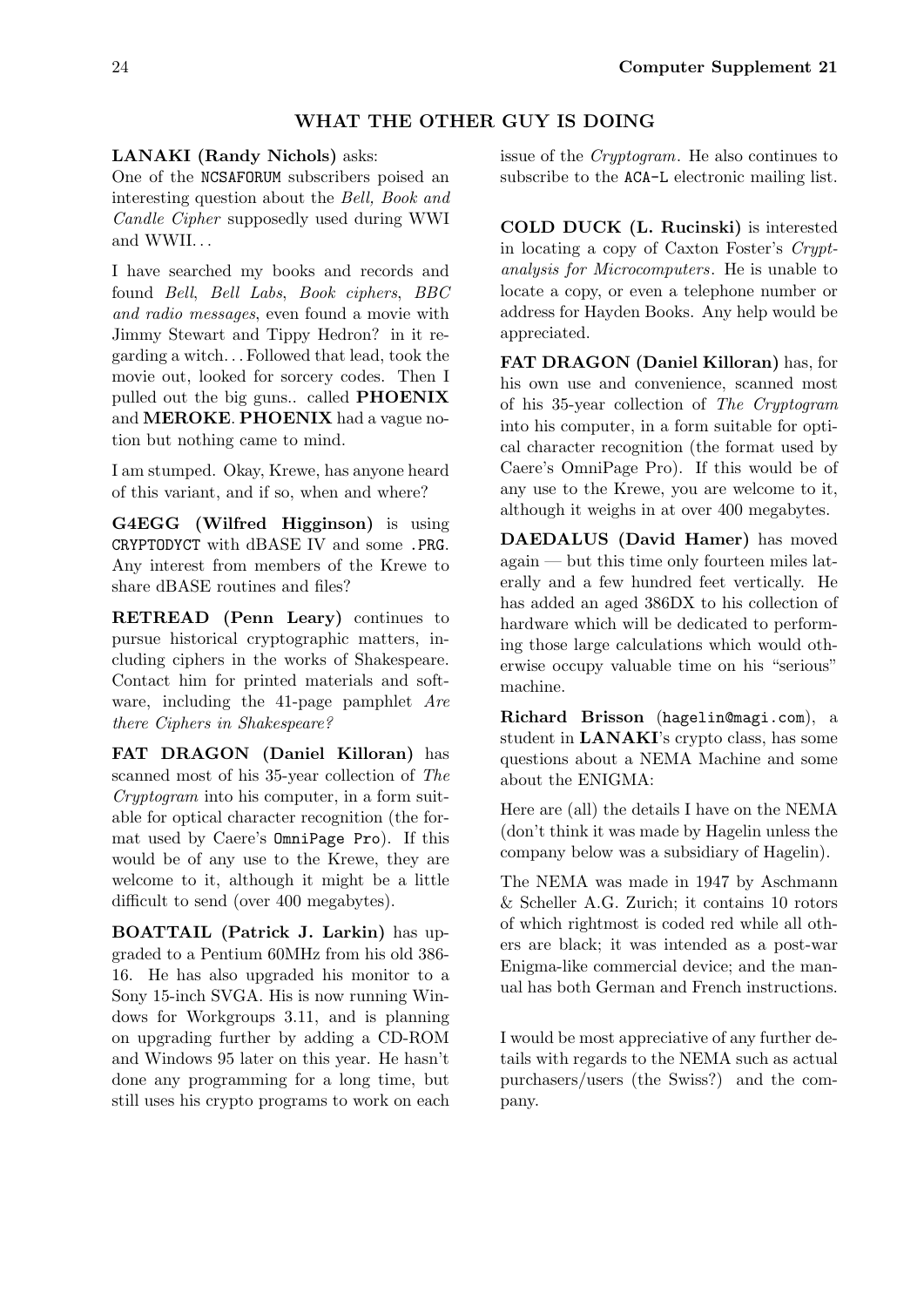Now on to the other topic of the ENIGMA. My questions are the following:

- *•* The main letter designator which we find on the German military Enigma's such as A (most 3-rotors) and M (mostly Kriegsmarine) are related to the types of users?
- *•* The three letter code which precedes the serial number (e.g. "aye" or "jla" which is on mine) represents the manufacturer?
- *•* Sources for the bulbs which have to be 12mm screw-type, hemispherical and 3.5 volts. . .

# **WARTHOG (Walt Howe)** writes:

Now that I've established contact, I guess I should (re)introduce myself. I joined the ACA in 1960 or 1961 while I was attending the Army's old 21-week MOS 981 Cryptanalytic Specialist Course at Fort Devens at the US Army Security Agency Training Center & School. I was a frequent completer during the 60's and since I stayed on as an Cryptanalytic Instructor at Ft. Devens, first in uniform, and then as a Civil Servant, I steered many military members to the ACA, particularly those who loved the challenges of the theory and the solutions. Somewhere through the years, I dropped my ACA subscription.

I remained as a Signals Intelligence trainer, training developer and training manager at the USASATC&S, later renamed as the US Army Intelligence School, Fort Devens. Along the way, the 981 was renamed as the 98B MOS and then folded into the 98C Traffic Analyst MOS.

I was delighted to have the chance to write the Army's Field Manual FM 34-40-2 Basic Cryptanalysis, published in 1990. The manual, as all Army manuals, acknowledges no authorship, but you can find my name in there anyway, concealed in Chapter 14, if you happen to have a copy.

I retired from Civil Service in 1992 as the School began transferring to merge with the Intelligence School at Fort Huachuca, AZ.

Since then, I have been self-employed in various ways as an Internet consultant, author, trainer, and speaker. I like to say that I have been surfing the nets since 1960. See my home page at either http://www.delphi.com/walthowe or http://www.tiac.net/users/walthowe/.

Oh, yes. My old NOM was **WART HOG**. Anyone remember me? I contributed some nasty cryptograms back then. I hope to do so again.

# **ACA COMPUTER BULLETIN BOARD UPDATE**

All members of Krewe are welcome to use the ACA bulletin board system, Decode, for electronic mail to the Internet. It is available 24 hours a day at  $+1$  410 730 6734. Each user will automatically gain an Internet address of the form  $\langle$  user  $\rangle$ **@decode.com**, and may correspond via e-mail to members of the Krewe and other Internet users.

The system subscribes to a number of electronic mailing lists, including Cypherpunks, Microsoft's CryptoAPI project, and Cloakand-Dagger.

The FILES section also contains various ACA and cryptographic-related files and programs, as well as an assortment of other topics.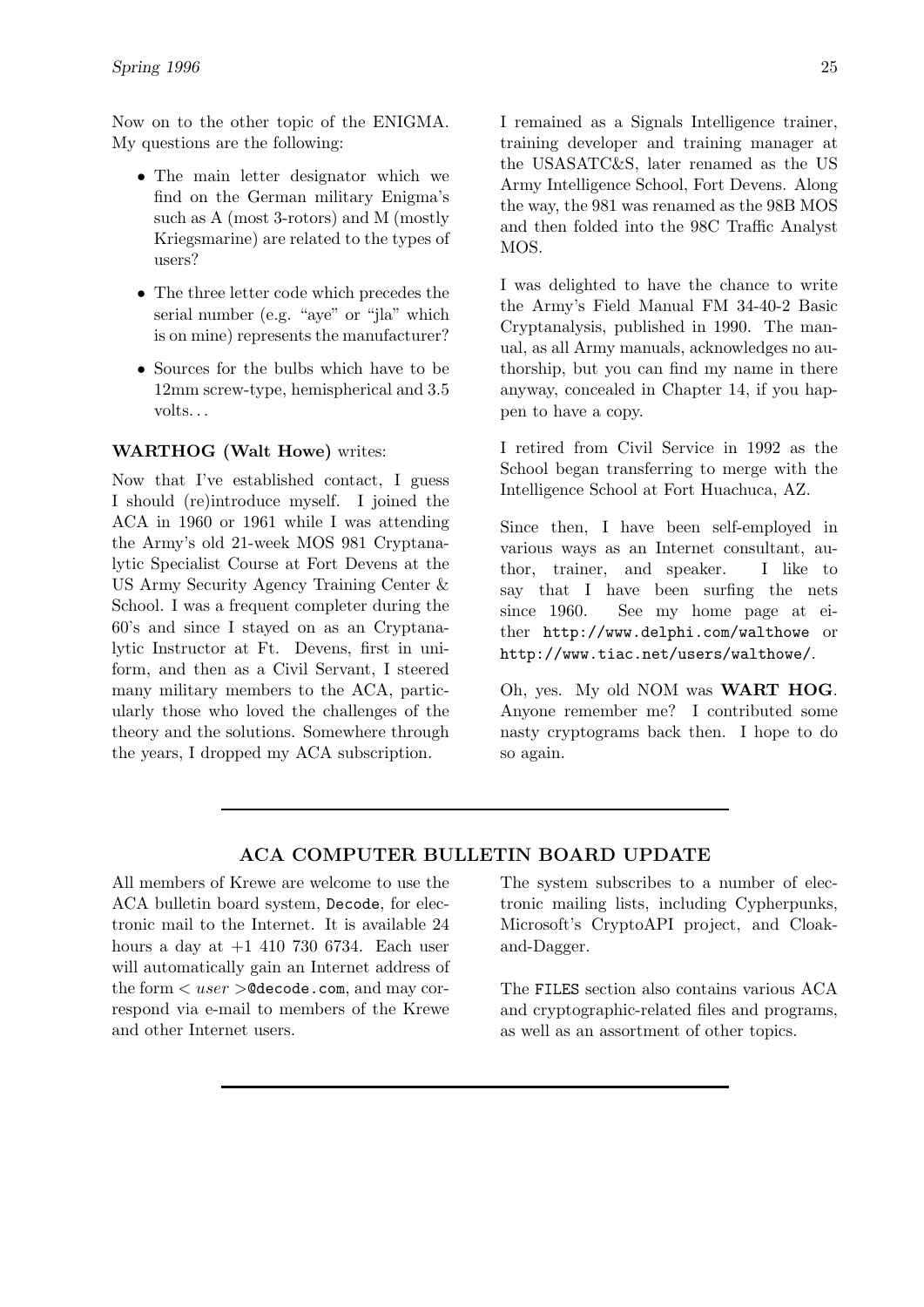# **Current PGP Versions**

Ståle Schumacher

PGP exists in several different versions. If you are not sure which version is the right one for you, you may find help here. The following is a list of the most popular PGP versions available today:

# **PGP 2.3a**

This is the "classic" PGP version, and until recently, this was the version generally used by PGP users all over the world. You may still use PGP 2.3a if you want to, but you may experience problems when trying to process messages and keys generated with PGP 2.6 and later versions, or when using keys that are larger than 1280 bits (the maximum size is now 2048 bits). PGP 2.3a is presumably illegal to use within the USA because of patent restrictions.

# **PGP 2.6ui**

This is an unofficial, "hacked" version of PGP 2.3a, which aimed at correcting the incompatibility problems introduced by MIT PGP 2.6. Please observe that PGP 2.6ui is not a "true" 2.6 version as it is based on the source code for PGP 2.3a, and as such does not include the improvements and bug fixes found in the newer versions. PGP 2.6ui was published by mathew in the UK, but is no longer supported.

# **PGP 2.62ui**

Tony Lezard in the UK based this version of PGP on mathew's 2.6ui, but tried to bring it up-to-date with the latest PGP 2.6x improvements (bigger keys, bug-fixes, new command options etc.).

# **MIT PGP 2.6.2**

This is the latest official version of PGP, released by MIT and adapted (some would say mangled) for use in the USA:

- 1. It creates messages that cannot be read by PGP versions prior to 2.5.
- 2. It uses the RSAREF encryption library, making it slightly slower on most platforms. Furthermore, it does not understand the old signature format used by PGP 2.2 and earlier versions.

PGP 2.6.2 is illegal to export from USA, but once exported anyone may use it freely. This version corrects a number of bugs found in PGP 2.6 and 2.6.1. If you are a US citizen living in the US, this is probably the PGP version you want. MIT PGP 2.6.2 can be downloaded here.

# **PGP 2.6.3i**

This is the latest international version of PGP, based on the source code for MIT PGP 2.6.2 and modified for international use. PGP 2.6.3i is published by Ståle Schumacher in Norway, and differs from MIT PGP 2.6.2 in the following ways:

- It does not use the RSAREF encryption library
- *•* It is 100% compatible with all other PGP 2.x versions
- *•* It corrects a number of bugs present in PGP 2.6.2(i)
- It compiles "out of the box" for many new platforms
- *•* It adds some new features without breaking compatibility with earlier versions

PGP 2.6.3i is the most flexible, up-to-date version of PGP available today. PGP 2.6.3i is probably illegal to use within the USA, so if you are a US citizen, you should use MIT PGP 2.6.2 or PGP 2.6.3 instead.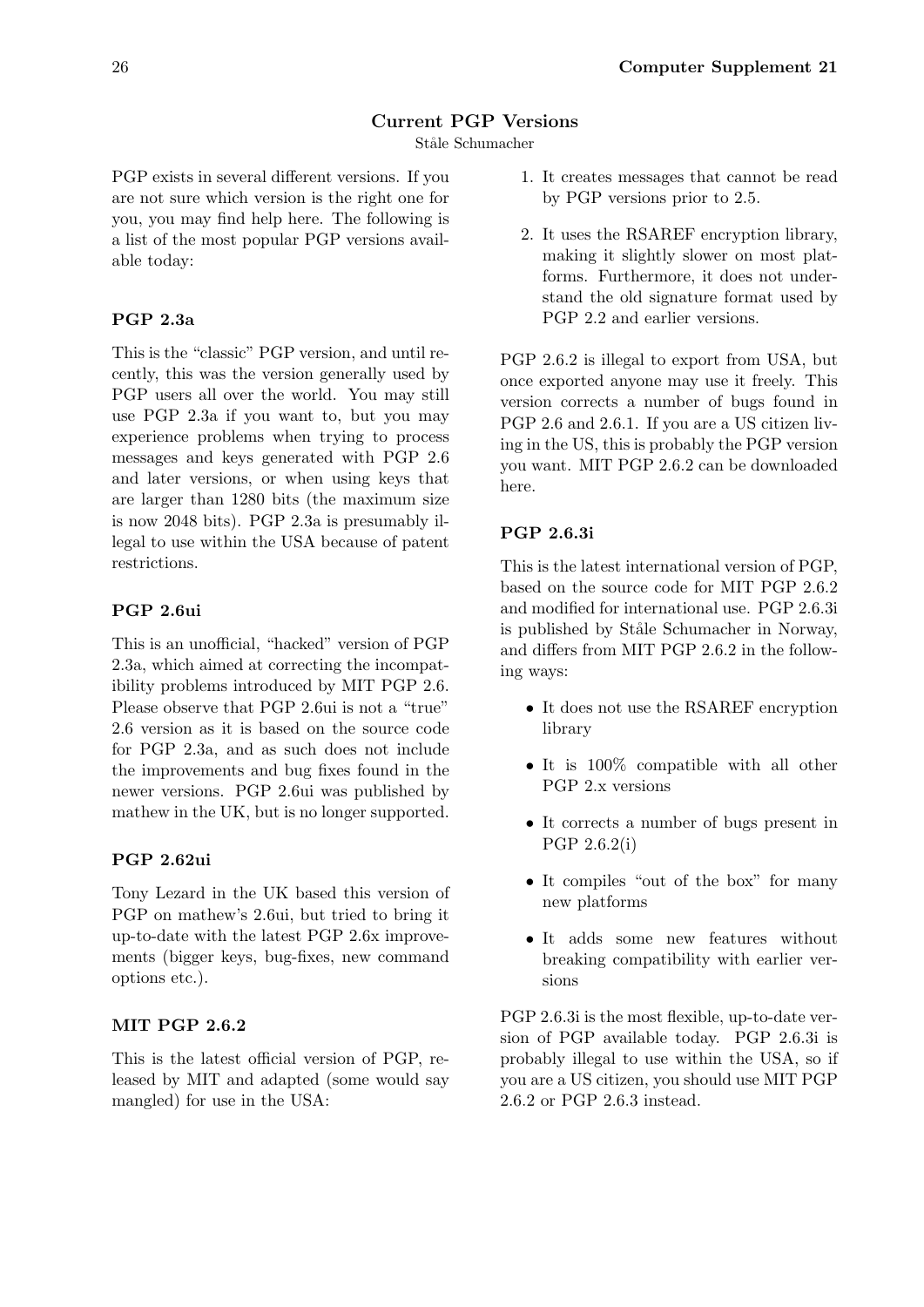# **PGP 2.6.3**

If you compile the source code for PGP 2.6.3i using the -DUSA option and linking with RSAREF (rsaglue2.c) instead of MPILIB (rsaglue1.c), you will get a version that identifies itself as PGP 2.6.3. It contains all the same bug-fixes and improvements as PGP 2.6.3i, but it will be slightly slower, and the "legal kludge" cannot be disabled. PGP 2.6.3 is not an official PGP version, but is still perfectly legal to use inside the USA. It is only available as source code, and not (yet) as precompiled binaries.

# **ViaCrypt PGP 2.7.1**

ViaCrypt PGP is a commercial version of PGP available in the US and Canada only. Phil Zimmermann says that no compromises in the cryptographic strength of PGP were made for ViaCrypt's version of PGP. The ViaCrypt PGP package includes program disks (executables only, no source code), a user manual, and an individual user license. The current release is available for MS-DOS, Macintosh and UNIX. There is a special version available which interfaces to CompuServe's CIM. Prices start at \$100 for the DOS version.

To purchase ViaCrypt PGP or to find out more about it, you can contact:

ViaCrypt 2104 W. Peoria Avenue Phoenix, AZ 85029 USA

Phone: 602-944-0773 Fax: 602-943-2601 Credit card orders 800-536-2664 (0800-1700 MST, Mon-Fri) E-mail: <info@viacrypt.com>

# **NSA Releases Crypto Documents**

The United States National Security Agency has declassified and sent to the National Archives more than 1.3 million pages of historic material gleaned by US cryptographers. The documents cover a stretch from before World War I to the end of World War II. The collection will be available starting April 4 at the National Archives, the federal agency that collects and catalogs official US documents. Among the material being released are details of the "Codetalkers," Navajo Indians who used their native tribal language to confuse US wartime enemies while communicating to US forces.

For those with World Wide Web access, a list of the documents is available on the NSA web page under *Project OPENDOOR*. The Uniform Resource Locator (URL) is http://www.nsa.gov:8080/.

For those without Web access, **S-LOST** (Fred Kolbrener) has uploaded a copy of the listing of the documents on file at the National Archives which NSA declassified. The file is called NARA-NSA.ZIP and is located in the in the directory /crypto/general.crypt.info in the Crypto Drop Box (sage.und.nodak.edu). The file size is about 125Kb and the contents of the ZIP file expand to more than 400 kilobytes of ASCII listings.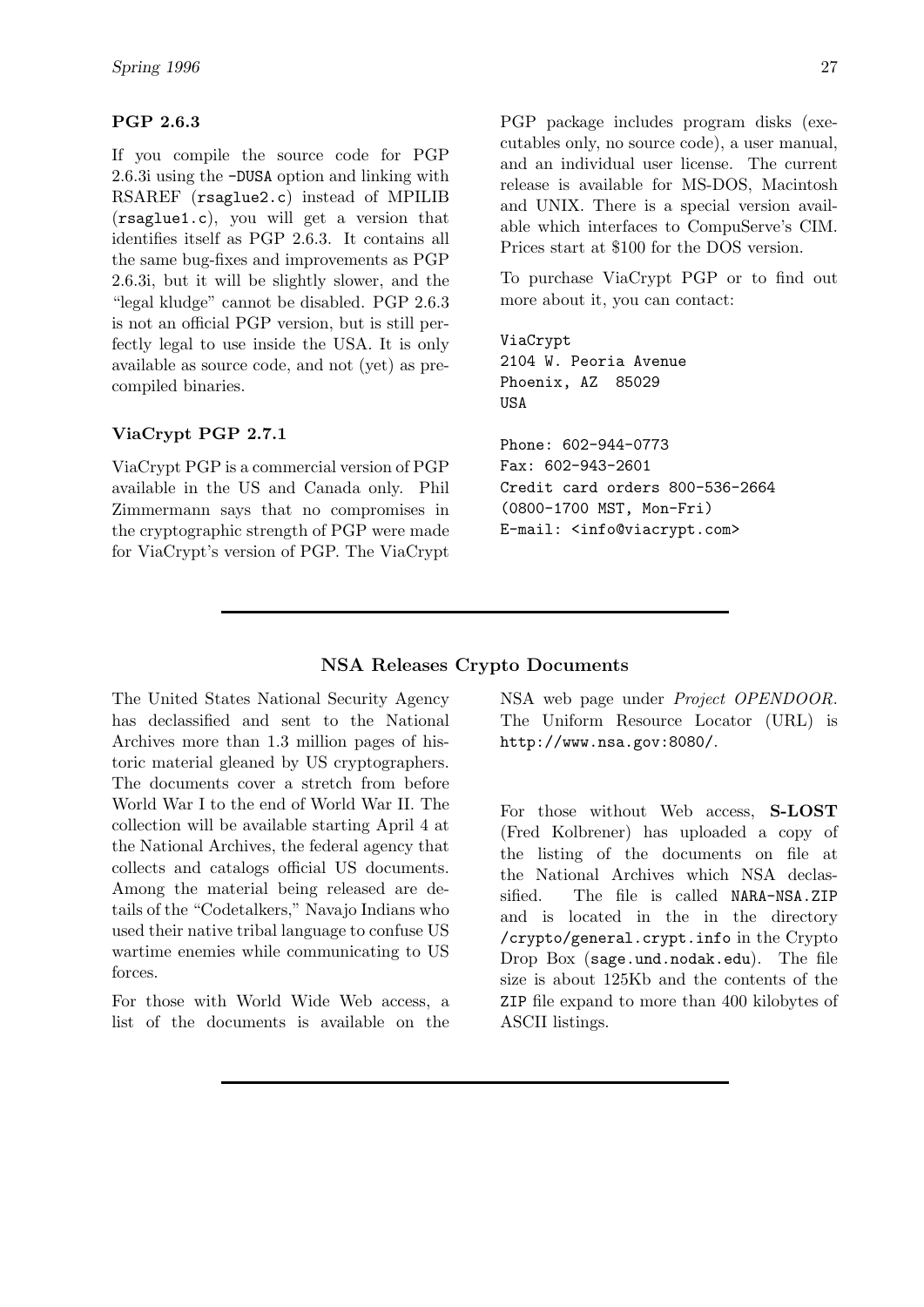### **Basic Peeks, Pokes and Subroutines** Mike Todd

This list of memory addresses contains information about the status of the PC and/or locations which may be modified to change the way the PC reacts to its world. The programs to use this information have been compiled by a large number of people. Some of it may be gleaned from the IBM Technical Reference Manual and the BASIC manual. Some of it exists only because someone worked very hard to find a way to make something happen. Some of it exists because someone made a mistake and was presented with a new capability because of it. No matter who found it or how the information was found this document provides some really useful information for BASIC programmers. It even provides good information for other programmers who will access the PC memory directly.

# **BIOS LOCATIONS**

By specifying a DEF SEG=&H40 in any BASIC program, it is possible to reference the following vectors (fields) in the ROM BIOS area by using a PEEK function and the following offsets from the current segment as defined by the DEF SEG statement.

*•* **Offset** &H0

RS232 Addresses on your IBM PC. This will allow you to tell how many (up to four) async cards are attached, if any.

*•* &H8

Printer Addresses on your IBM PC. This will tell you what printer addresses, and how many (up to four) exist. Each is addressed by a two byte Hex value.

*•* &H10

Equipment Flag. This field describes the setting of the options switches. It describes what optional devices are attached to the system. The following lists the bit-significance of this field:

- **Bit 0** Indicates that there are diskette drives on the system. 0  $=$  No diskettes,  $1 = 1$  or more diskettes.
- $-$  **Bit 1**  $-$  8087.  $0 =$  Not installed,  $1 =$  Installed.
- **Bit 2,3** Planar RAM Size PC-1 XT and PC-2 00=16K 64K 10=32K 128K 01=48K 192K 11=64K 256K
- **Bit 4,5** Initial Video Mode.  $00 =$  Unused,  $10=40x25$  Color, 01=80x25 Color, 11=80x25 Mono or both.
- **Bit 6,7** Number of Diskette Drives (bit  $0 = 1$  in all cases).  $00=1, 10=2, 01=3, 11=4.$
- **Bit 8** Unused.
- **Bit 9,10,11** Number of RS232 Cards attached.
- **Bit 12** Game I/O Attached.
- **Bit 13** Not used.
- **Bit 14,15** Number of printers attached.
- **&H13** Memory Size in K bytes.
- **&H15** I/O RAM Size in K bytes.
- *•* **&H17** Keyboard Flag the following lists the masks set to describe current keyboard status:

Byte 1

- **–** &H80 Insert state active
- **–** &H40 Caps Lock State Has been toggled
- **–** &H20 Num Lock State has been toggled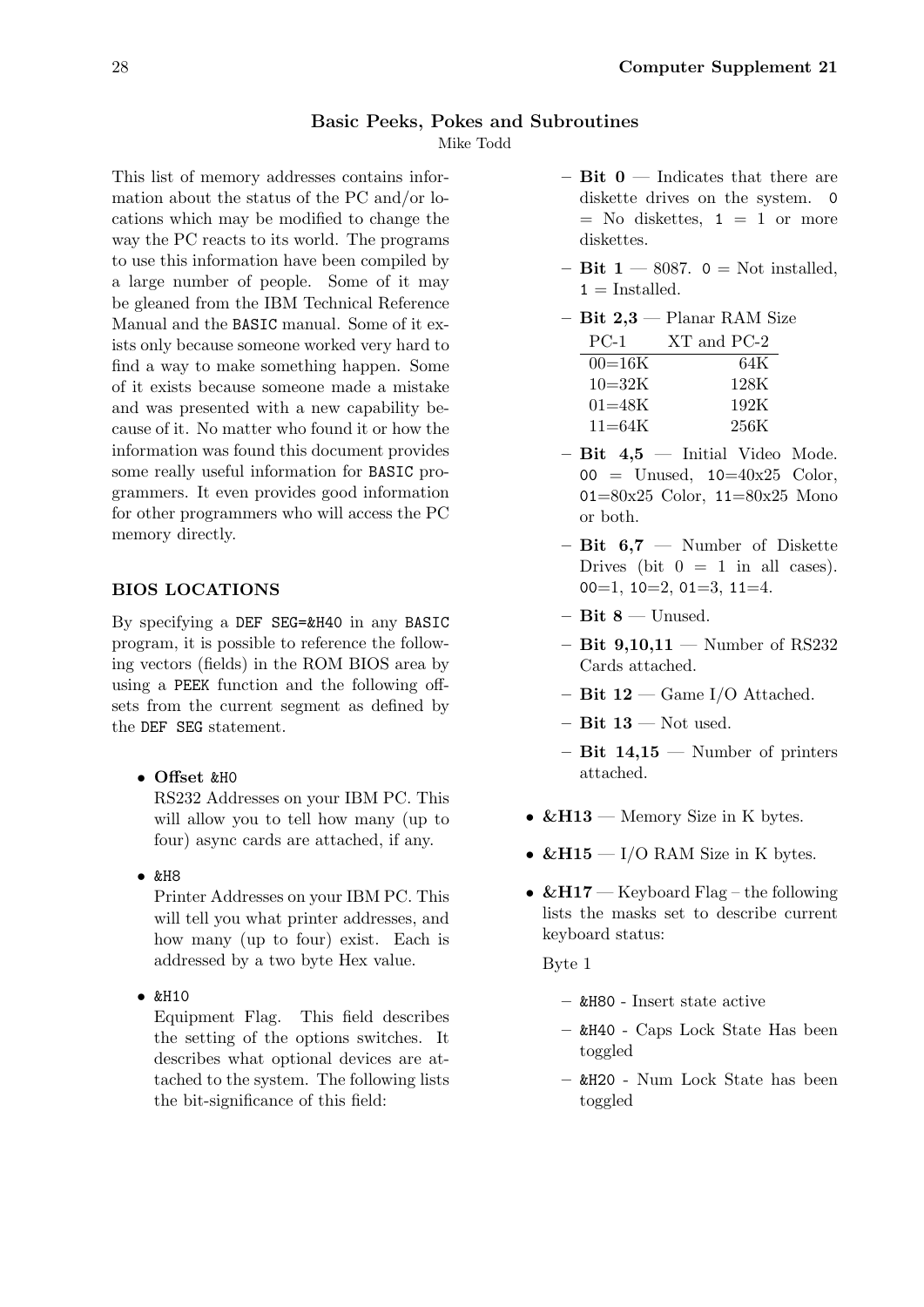- **–** &H10 Scroll Lock State has been toggled
- **–** &H08 Alternate Shift key depressed
- **–** &H04 Control Shift key depressed
- **–** &H02 Left Shift key depressed
- **–** &H01 Right Shift key depressed

### Byte 2

- **–** &H80 Insert Key is depressed
- **–** &H40 Caps Lock Key is depressed
- **–** &H20 Num Lock Key is depressed
- **–** &H10 Scroll Lock key is depressed
- **–** &H08 Suspend key has been toggled
- *•* &H49 Current CRT mode
	- **–** &H00 40x25 BW
	- **–** &H01 40x25 Color
	- **–** &H02 80x25 BW
	- **–** &H03 80x25 Color
	- **–** &H04 320x200 Color
	- **–** &H05 320x200 BW
	- **–** &H06 640x200 BW
	- **–** &H07 80x25 B&W Card specialized use, used internally by the video routines.
- $\&$ H4A Number of CRT columns.
- &H50 Cursor Position (one of eight).
- **&H60** Current cursor mode.
- &H6C Low word of Timer count.
- &H6E High word of Timer count.
- &H71 &H07 Break key depressed.
- **&HFA6E** Beginning of character regen memory.
- *•* &HFF53 Print Screen [PRTSC] routine address.

Following are some BASIC statements and subroutines showing how to use the above information plus additional functions.

# **KEYBOARD:**

- *•* To disable entire keyboard: DEF SEG=64: OUT 97,204
- *•* To re-enable keyboard: DEF SEG=64: OUT 97,76
- *•* Clear line buffer: DEF SEG: POKE 106,0
- *•* Clear Keyboard Buffer: DEF SEG=0: POKE 1050,PEEK(1052)
- *•* Turn on NUM LOCK: DEG SEG=&H40: POKE &H17,PEEK(&H17) OR 32
- *•* Turn off NUM LOCK: DEG SEG=&H40: POKE &H17, PEEK(&H17) AND 223
- *•* Turn on CAPS LOCK: DEG SEG=&H40: POKE &H17, PEEK(&H17) OR 64
- *•* Turn on CAPS LOCK: DEG SEG=&H40: POKE &H17,PEEK(&H17) AND 171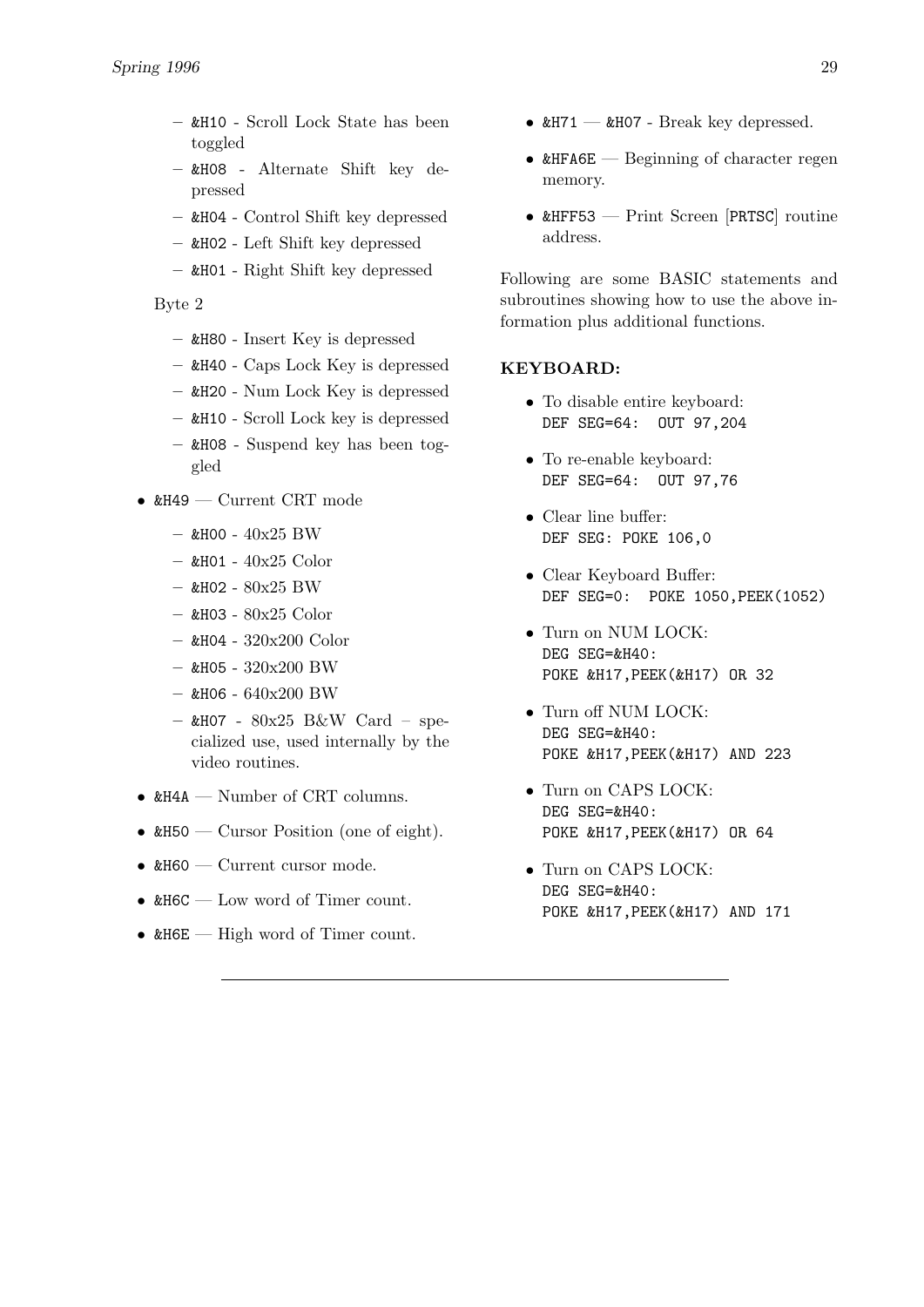Restore Function Keys to Default values:

```
10 DEF SEG = \text{\&}HFACE
20 K = 130 I = 13
40 T$ = STRING$(13,32): J = 1
50 T1 = PEEK(I): IF T1 < 0 THEN MID$(T$, J, 1) = CHR$(T1):J = J + 1:I = I + 1 : GOTO 5060 KEY K, LEFT$(T$, J-1): IF K <10 THEN K = K + 1: I = I + 1: GOTO 40 :
   ELSE KEY ON
```
Disable and re-enable CTRL+BREAK:

```
100 ' Subroutine to save old CTRL+BREAK address and set new to IRET
110 DIM OLD%(4)
120 DEF SEG=0
130 FOR I=&H6C TO &H6F
140 OLD%(I-&H6C)=PEEK(I) ' The array OLD%() must remain available
150 NEXT
160 ' establish new CTRL+BREAK address (point to IRET)
170 POKE &H6C,&H53
180 POKE &H6D,&HFF
190 POKE &H6E,&H0
200 POKE &H6F,&HF0
210 DEF SEG: RETURN ' CTRL+BREAK will return to the program
220 ' Subroutine to reset old CTRL+BREAK address
230 DEF SEG=0
240 FOR I=&H6C TO &H6F
250 POKE I,OLD%(I-&H6C)
260 NEXT
270 DEF SEG: RETURN ' CTRL+BREAK will interupt the program
```
**SCREEN:** Determine Monitor type:

10 DEF SEG = 0 20 MONITOR.TYPE = PEEK(&H410) AND &H40 30 IF MONITOR.TYPE = 1 THEN PRINT "40 X 25 Color" 40 IF MONITOR.TYPE = 32 THEN PRINT "80 X 25 Color" 50 IF MONITOR.TYPE = 48 THEN PRINT "Monochrome" 60 IF MONITOR.TYPE = 64 THEN PRINT "Both"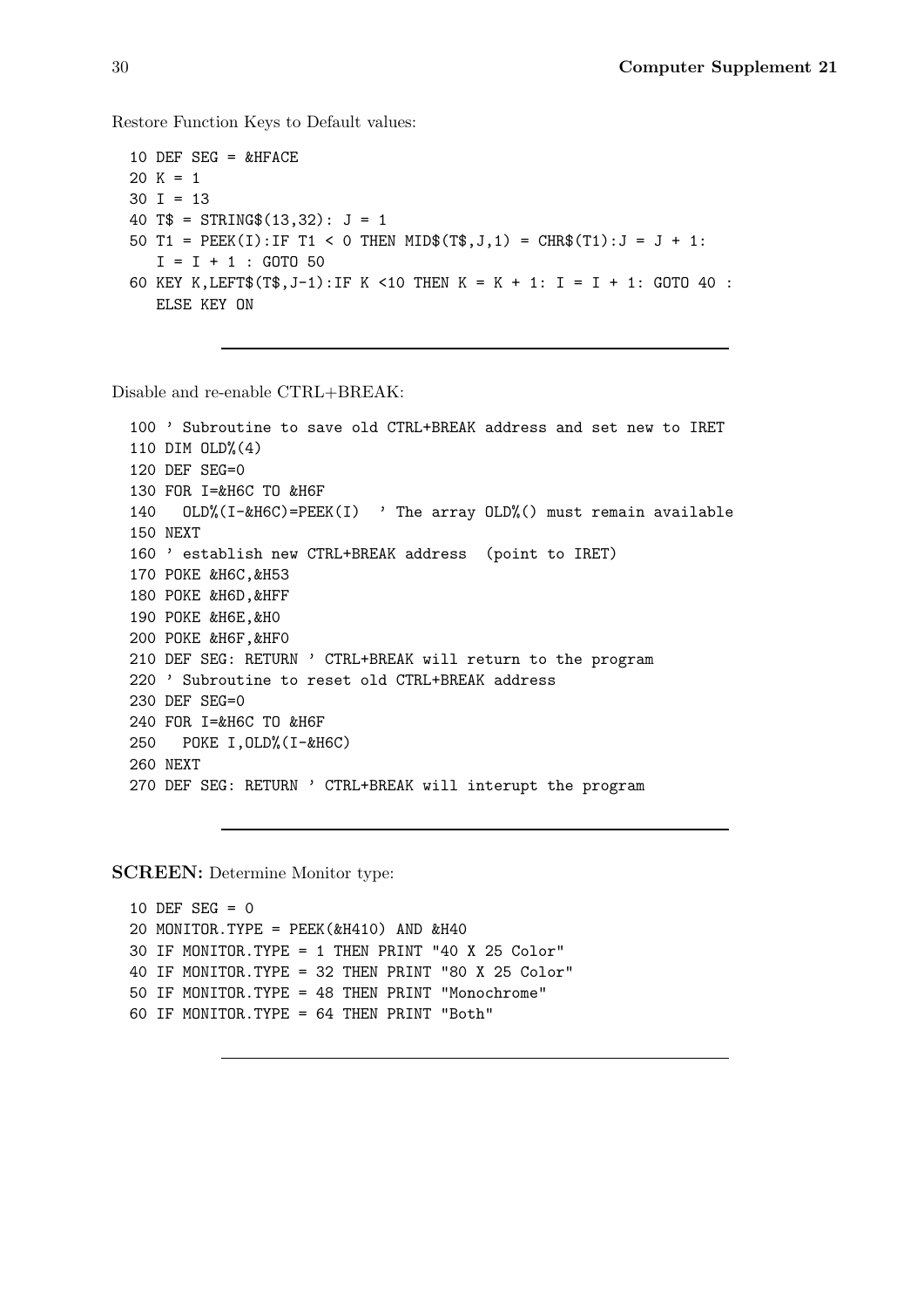Switch displays on a system with both monochrome and color/graphics:

```
10 'Subroutine to switch to monochrome adaptor
20 DEF SEG=0
30 POKE &H410,(PEEK(&H410) OR &H30)
40 SCREEN 0 \prime restore screen to text mode<br>50 WIDTH 20 \prime restore screen width to 20
50 WIDTH 80 ' restore screen width to 80
60 LOCATE ,,1,12,13 'restore cursor to "normal"
70 RETURN
80 ' Subroutine to switch to color adaptor. Change
90 ' SCREEN and WIDTH statements for different modes
100 DEF SEG=0
110 POKE &H410,(PEEK(&H410) AND &HCF) OR &H10
120 SCREEN 1,0,0,0 ' Medium resolution graphics, color,
                        active page 0, visual page 0
130 WIDTH 40 ' WIDTH 80 would force the screen to clear and
                        set to SCREEN 2 for high resolution
140 LOCATE ,,1,6,7 ' restore cursor to "normal" for color screen
150 RETURN
```
Subroutine to save and restore a screen image:

```
100 DEF SEG = &HB800 'Save screen image
110 INPUT "Enter name of file";FILENAME$ 'for color/graphics
120 BSAVE FILENAME$,0,&H4000 'display in text mode
130 RETURN
1000 INPUT "Enter name of file";FILENAME$ 'Restore image
1010 CLS
1020 DEF SEG = &HB800 'Change DEF SEG=&HB800
1030 BLOAD FILENAME$ 'to &HB000 for monochrome
```
Set split screen scroll window starting on line X ending on line Y:

DEF SEG: POKE 91, X: POKE 92, Y 'Sets up "window" LOCATE X, C 'Place cursor "in" the scroll window at line X column C

Set window width:

DEF SEG: POKE 41.X 'Set window width to X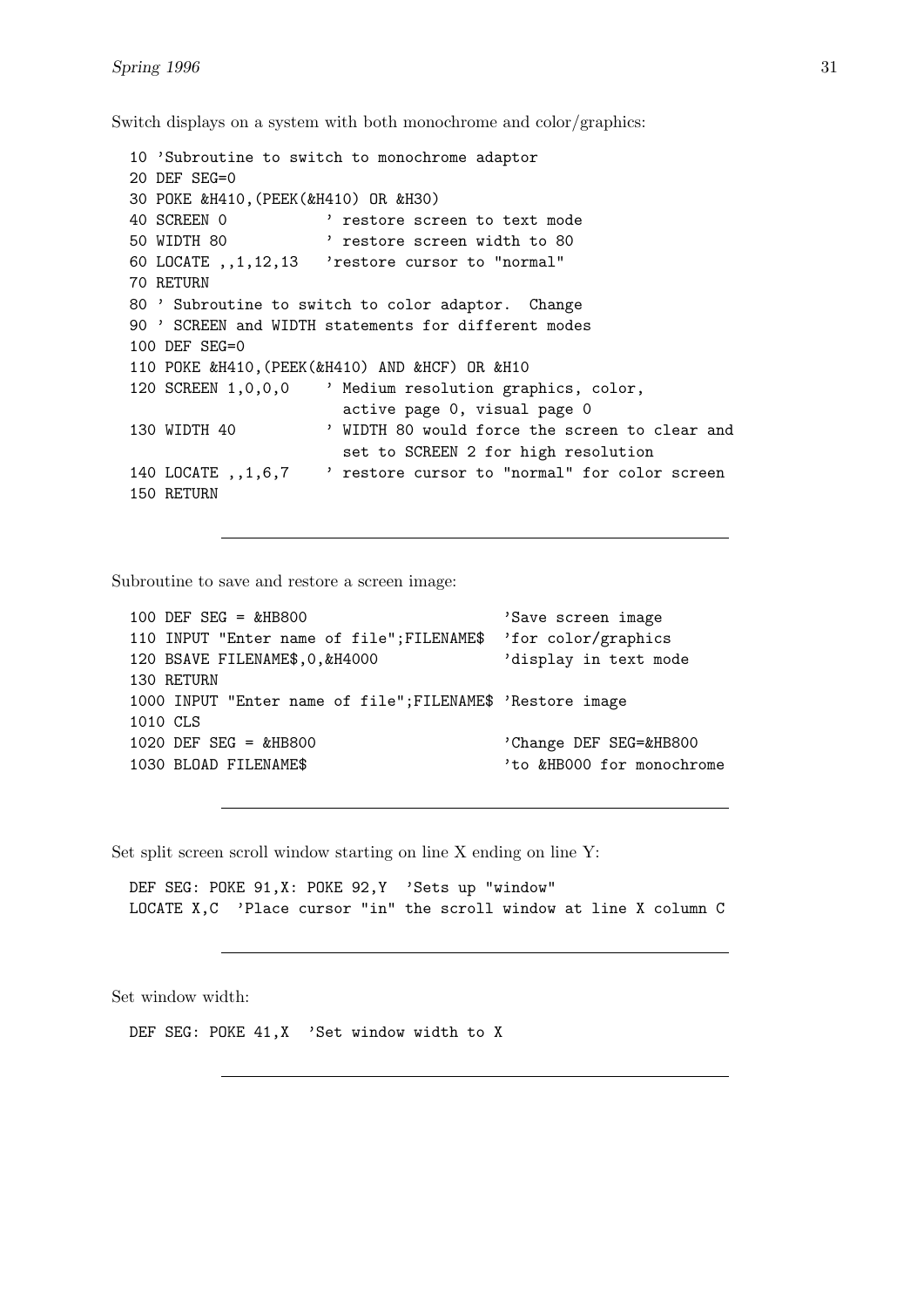Set 16 background colors:

While WIDTH 40: OUT &H3D8,8 While WIDTH 80: OUT &H3D8,9

Use other than palate color 3 for characters in medium resolution

DEF SEG: POKE &H4E, COLOR '(COLOR may be 1, 2, or 3)

### **DISKETTE DRIVES:**

Read drive switches:

DEF SEG = 0: NUMBER.OF.DRIVES% = PEEK(&H410) AND &HC0

Current disk information:

DEF SEG=64  $PEEK(69)$  --- Tracks  $PEEK(70)$  --- Heads PEEK(71) --- Sectors PEEK(72) --- Bytes per sector

### **PRINTER:**

Printer Status (works with IBM Dot Matrix and Epson printers)

DEF SEG=64 A=PEEK(8)+256\*PEEK(9) B=(INT(A+1) AND 248) XOR 72 IF (B AND 128)<>128 THEN PRINTER.STATUS="OFF LINE" ELSE PRINTER.STATUS="ON LINE"

Initialize Printer:

DEF SEG=64 A=PEEK(8)+256\*PEEK(9) DEF SEG: OUT A+2,8 OUT A+2,12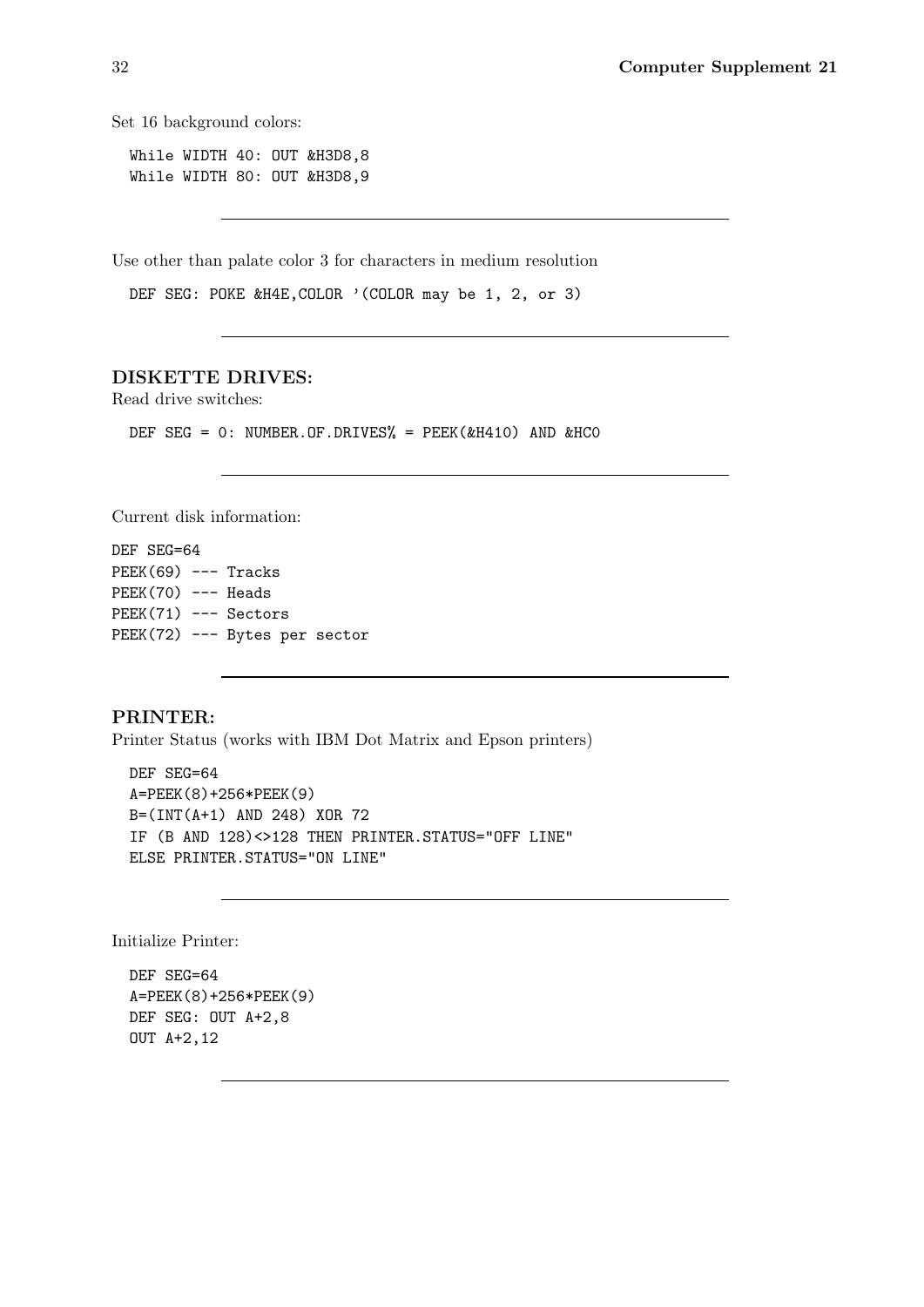# **MEMORY:**

Determine amount of memory installed (Only works for greater than 48k):

```
DEF SEG = 0: MEMORY% = PEEK(&H413)+(256*PEEK(&H414))
```
or, put another way:

DEF SEG=0 ((PEEK(1040) and  $12$ ) + 4 ) \* 4} --- Memory on Mother-board PEEK(1045) + 256 \* PEEK(1046)} --- Expansion memory (add on) PEEK(1043) + 256 \* PEEK(1044)} --- Total memory

**GAME ADAPTER:** Determine if game adapter exists:

DEF SEG =  $0:$  GAME. ADAPTER $%$  = PEEK(&H411) AND &H10 IF GAME.ADAPTER% = 0 THEN GAME.ADAPTER\$="No" ELSE GAME.ADAPTER\$="Yes --Installed"

# **MISCELLANEOUS:**

To unprotect a BASIC program that was saved with ",P. First you must create a file to overlay the ,P setting. From the DOS prompt start up BASICA or BASIC and enter the BA-SIC command BSAVE "UN.P",1124,1. This will create a file on your default drive named UN.P.

Next LOAD your program that had been saved using ",P. If it was named MYPROG.BAS the BASIC command would be LOAD "MYPROG.

Now to use the UN.P file to overlay the protection setting use the command BLOAD "UN.P",1124.

You may now use the LIST, EDIT and SAVE commands as usual.

### **INTERRUPTS:**

Following is a program by Richard Tremmel to print all the BASIC interrupts. It is set to write the interrupt locations to a printer:

```
100 REM INT-LIST IBM-PC Software Interrupt Listing by Richard L. Tremmel
110 DEF SEG=0
120 DIM NAM$(255)
130 DEF FNJUSTIFY$(STRG$,LNGTH) = RIGHT$("0000"+STRG$,LNGTH)
140 TITLE$ = "INT ADDR VECTOR FUNCTION "
142 REM
144 FOR I = 0 TO 39 : READ NAM$(I) : NEXT I
146 FOR I = 40 TO 63 : NAM$(I) = "Reserved for DOS" : NEXT I
148 NAM$(64) = "Revector Diskette" : NAM$(65) = "Fixed Disk Parms"
150 FOR I = 66 TO 95 : NAM$(I) = "Reserved" : NEXT I
152 FOR I = 96 TO 103 : NAM$(I) = "User Interrupts" : NEXT I
```